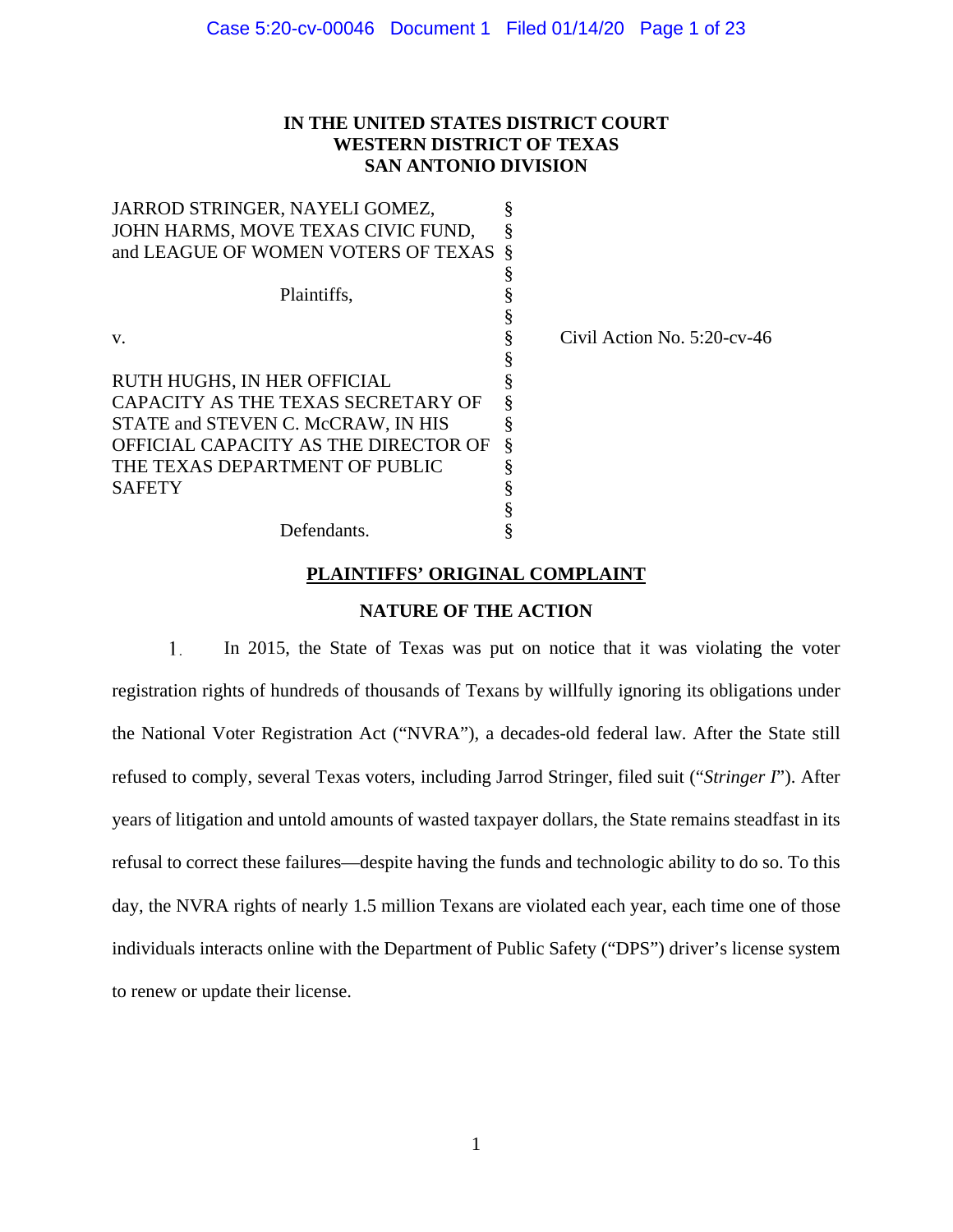# Case 5:20-cv-00046 Document 1 Filed 01/14/20 Page 2 of 23

2. Under the NVRA, *each time* an eligible resident obtains, renews, or updates his or her driver's license with DPS, the State must ensure that the driver's license application simultaneously serves as a voter registration application.<sup>1</sup> In 2018, Chief Judge Orlando Garcia ruled on cross motions for summary judgment in *Stringer I*, finding, *inter alia*,

> The NVRA's requirement that DPS, a voter registration agency, provide a simultaneous application for both driver's license and voter registration purposes is plain and unambiguous and the facts in the record confirm that Texans are being deprived of this statutory right.

*Stringer v. Pablos*, 320 F. Supp. 3d 862, 891 (W.D. Tex. 2018), *rev'd and remanded sub nom*.

 $\overline{3}$ . In accordance with this finding, the Court entered judgment enjoining the State's ongoing NVRA violations. The State appealed and, in November of 2019, the Fifth Circuit Court of Appeals reversed Judge Garcia's decision, finding that the plaintiffs failed to satisfy standing requirements. Notably, the Fifth Circuit did not disturb the merits of the lower court's decision. Indeed, Judge James Ho wrote in his concurrence:

> . . . Plaintiffs have indeed endured an injury . . . they were unable to exercise their right to vote in past election cycles. And it is a right they will never be able to recover. As citizens, we can hope it is a deprivation they will not experience again . . .

*Stringer v. Whitley*, 942 F.3d 715, 726 (5th Cir. 2019) (Ho, J., concurring).

 $4.$ And yet, it *has* happened again to Mr. Stringer, and to countless other Texas voters. The State still is not compliant with its obligations under 52 U.S.C. § 20504, meaning that millions of Texans are still denied their right to register to vote when they use DPS's online system. As a result, large numbers of eligible Texas voters either did not appear on the voter rolls or appeared with incorrect address information when they attempted to exercise their franchise in 2018—and

 $\overline{a}$ 

 $1$  52 U.S.C. § 20503(a)(1).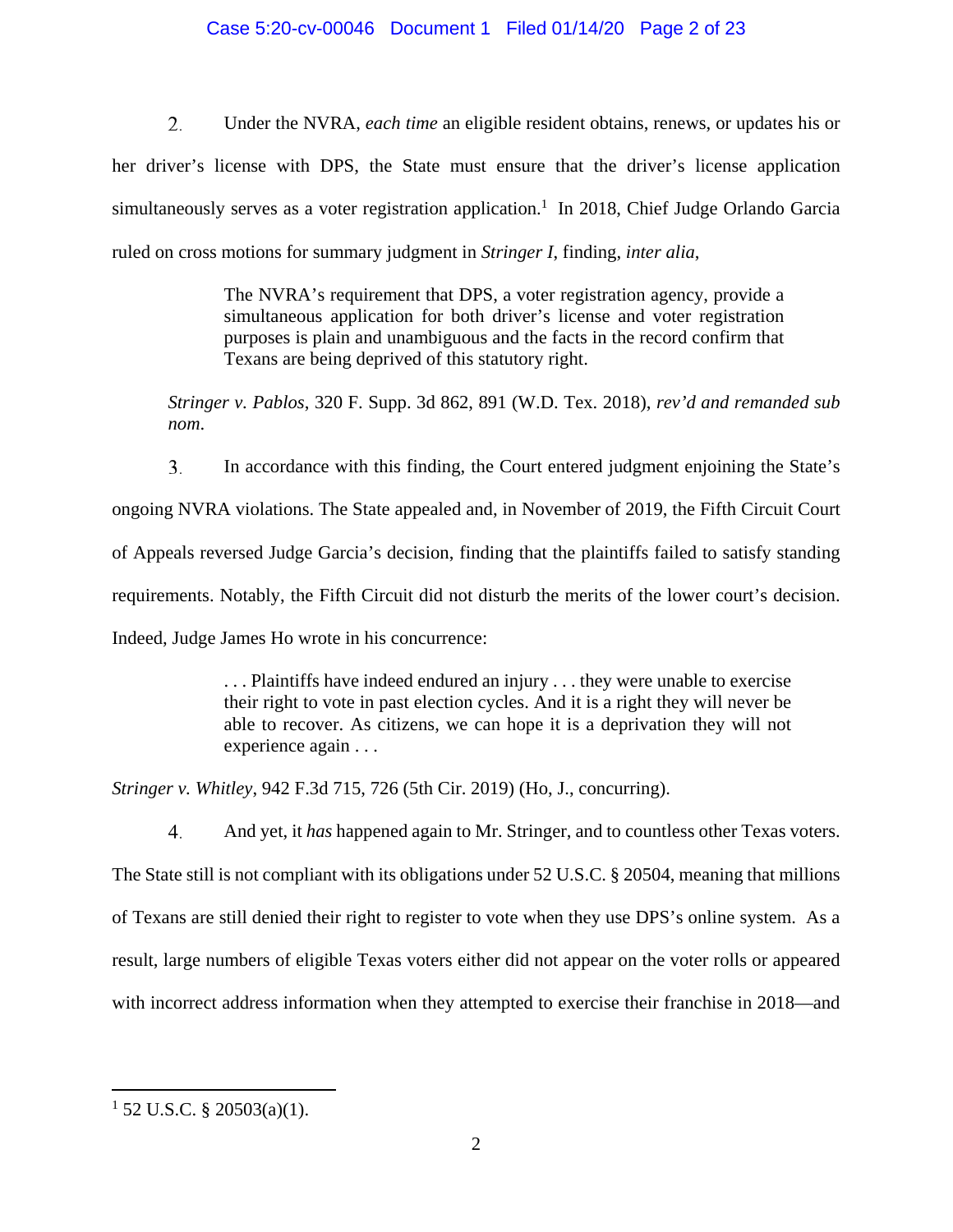#### Case 5:20-cv-00046 Document 1 Filed 01/14/20 Page 3 of 23

were disenfranchised as a result. Countless more stand to be similarly impacted during the primary and general elections in 2020.

5. The Individual and Organizational Plaintiffs here now file this lawsuit, demonstrating the ongoing nature of the State's violation of the NVRA and the United States Constitution, as well as Plaintiffs' current and ongoing injuries due to those violations.

## *NVRA Background*

6. In 1993, after finding that "discriminatory and unfair registration laws and procedures can have a direct and damaging effect on voter participation," and that state governments have a "duty" to promote voting and voter registration, Congress enacted the NVRA to "establish procedures that will increase the number of eligible citizens who register to vote in elections for Federal office." 52 U.S.C. § 20501. Through its so-called "Motor Voter" provisions, 52 U.S.C. § 20504, the NVRA imposes voter registration obligations on state motor vehicle bureaus. Specifically, each time an eligible resident obtains, renews, or updates his or her driver's license with DPS, Texas's motor vehicle bureau, the State must ensure that the driver's license application simultaneously serves as an application to register to vote or to update the voter's registration record. 52 U.S.C. § 20504(a)(1).

7. The Motor Voter provisions require DPS to simultaneously treat: (a) "each . . . driver's license application (including any renewal application)" as an "application for voter registration," 52 U.S.C. § 20504(a)(1); and (b) "any change of address form" as a "notification of change of address for voter registration." 52 U.S.C. § 20504(d). Defendants have a legal duty to ensure that every eligible voter who submits a driver's license application or renewal, or updates his or her address with DPS not less than 30 days before an election, is registered to vote. 52 U.S.C.  $§ 20507(a)(1)(A).$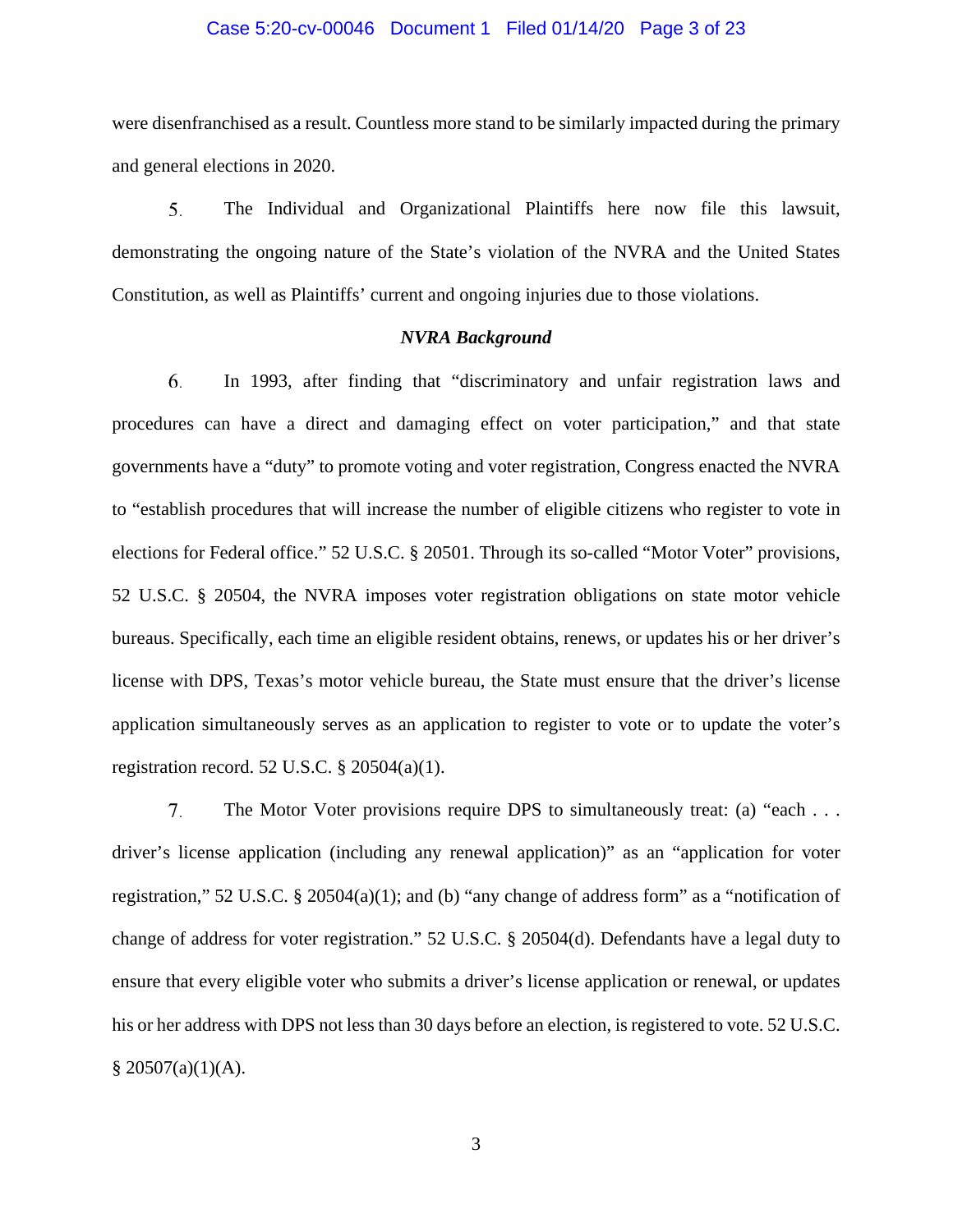### Case 5:20-cv-00046 Document 1 Filed 01/14/20 Page 4 of 23

8. The Motor Voter provisions apply to "each" renewal application and "any" change of address form submitted to DPS, unless the applicant "fails to sign the voter registration application" or "states on the form that the change of address is not for voter registration purposes." 52 U.S.C. § 20504(a)(1). Accordingly, outside of those two narrow exceptions, *all* driver's license transactions are covered by the Motor Voter law, regardless of the method by which an applicant applies, renews, or updates his or her driver's license—the NVRA does not discriminate against applicants who choose one transaction method over another. Online renewals and change-ofaddress transactions are thus expressly covered by the NVRA's plain text.

#### *Texas's System*

9. The State of Texas permits certain Texas driver's license holders to renew their license and/or update the address on their license online on DPS's website at https://txapps.texas.gov/tolapp/txdl/. When these individuals wish to register to vote or update their voter registration through the same application, they are unable to do so. Rather, at the end of the online driver's license transaction, the applicant is sent to a page on the Secretary of State's website (https://webservices.sos.state.tx.us/vrapp/index.asp)—which is altogether separate and distinct from the DPS online system—and is there required to fill out a new form with duplicate information, print that form, and then sign and mail it to the proper authority, all before becoming registered to vote. Defendants fail to offer any means for simultaneous voter registration application and fail to update the voter registration records of individuals who change their driver's license address through DPS's online system.

10. In addition to violating the NVRA, Defendants' current practices treat similarly situated driver's license applicants differently based solely on how those applicants choose to transact with DPS. The NVRA makes no distinction between transaction methods and cannot be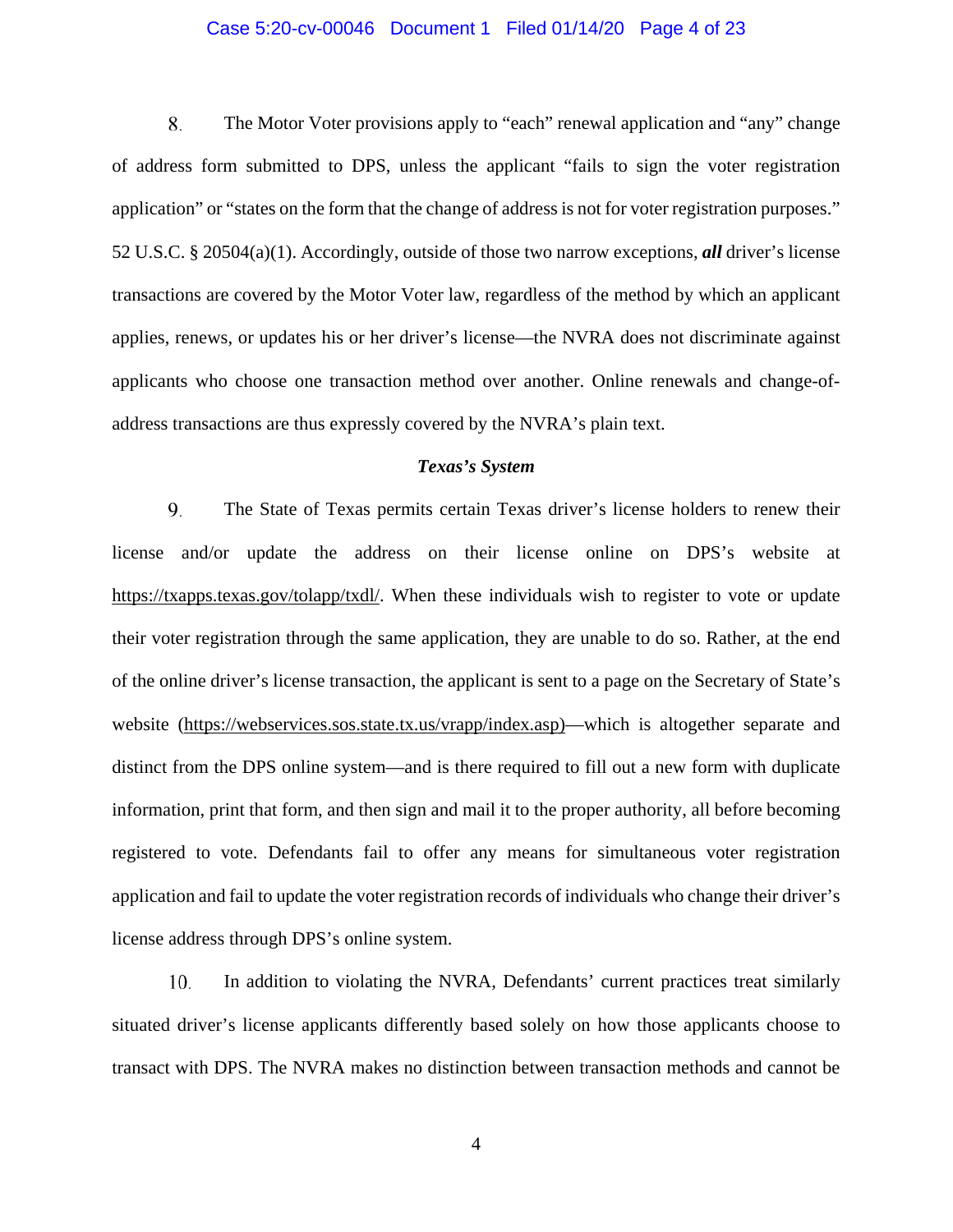### Case 5:20-cv-00046 Document 1 Filed 01/14/20 Page 5 of 23

used to justify such arbitrary discrimination, which offends basic notions of equal protection under law.

11. It is particularly important that state officials in Texas adhere to the address update requirements of 52 U.S.C. § 20504. The U.S. Census Bureau estimates that between 2013 and 2017, more than 2.5 million Texans moved within the same county, and more than 1 million Texans moved from one Texas county to another Texas county. United States Census Bureau, *County-to-County Migration Flows: 2013-2017 ACS*, Census.gov (last revised Aug. 22, 2019), https://www.census.gov/data/tables/2017/demo/geographic-mobility/county-to-countymigration-2013-2017.html.

 $12.$ The failure to update an applicant's voter registration address has devastating consequences on their right to cast a ballot. Each year, almost 1.5 million Texans use DPS's online driver's license system. Exhibit A contains a document produced by DPS as Ex. 3-Y to the Mar. 7, 2017 30(b)(6) Deposition of DPS taken in *Stringer I*, showing 1,448,941 customers transacted with DPS online in 2016. Would-be voters who show up to vote in their new precinct or county but whose registration has not been updated due to Defendants' failure to treat their online driver's license transaction as a registration application will either be completely disenfranchised or forced to cast a limited ballot.

### **JURISDICTION AND VENUE**

13. This case arises under the U.S. Constitution and the NVRA, a law of the United States. This Court has subject matter jurisdiction of this action pursuant to 28 U.S.C. § 1331 and 28 U.S.C. § 1343(a)(4).

Defendants have received detailed notice of these violations of federal law and have 14. failed to correct the violations alleged herein within 20 days. Plaintiffs therefore have a private right of action under 52 U.S.C. § 20510(b) to enforce the NVRA and may file suit after 20 days'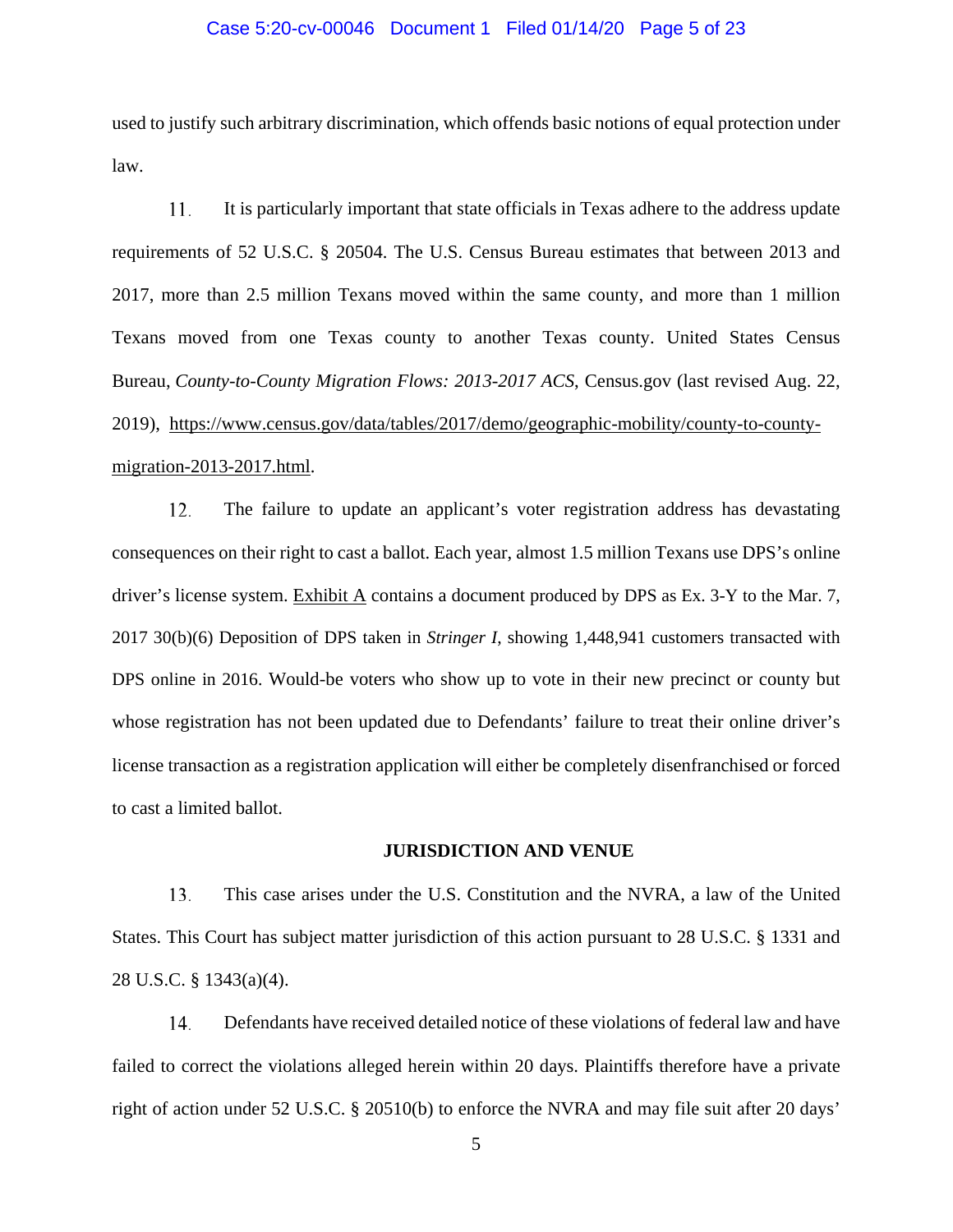#### Case 5:20-cv-00046 Document 1 Filed 01/14/20 Page 6 of 23

notice pursuant to 52 U.S.C. § 20510(b)(2)(1). Exhibit B contains the original notice provided to Defendants on December 19, 2019.

15. This Court has jurisdiction to grant both declaratory and injunctive relief pursuant to 28 U.S.C. §§ 2201 and 2202.

This Court has personal jurisdiction over Defendants because each is a citizen of 16. the State of Texas.

17. Venue is proper because a substantial part of the events or omissions giving rise to the claim occurred in this district, and each Defendant conducts business in this district. 28 U.S.C.  $§$  1391(b).

### **PARTIES**

#### *Plaintiffs*

18. Plaintiff Jarrod Stringer is an eligible Texas voter who is directly and individually harmed by Defendants' conduct. As a result of Defendants' failure to comply with the NVRA, Mr. Stringer is being denied his federal right to register to vote through an online transaction with DPS. He is thus denied the right to voter registration that is guaranteed by the NVRA and denied an equal opportunity to participate in a federal election—for no reason other than the method through which he transacted with DPS.

19. Plaintiff Nayeli Gomez is an eligible Texas voter who is directly and individually harmed by Defendants' conduct. As a result of Defendants' failure to comply with the NVRA, Ms. Gomez is being denied her federal right to register to vote through an online transaction with DPS. She is thus denied the right to voter registration that is guaranteed by the NVRA and denied an equal opportunity to participate in a federal election—for no reason other than the method through which she transacted with DPS.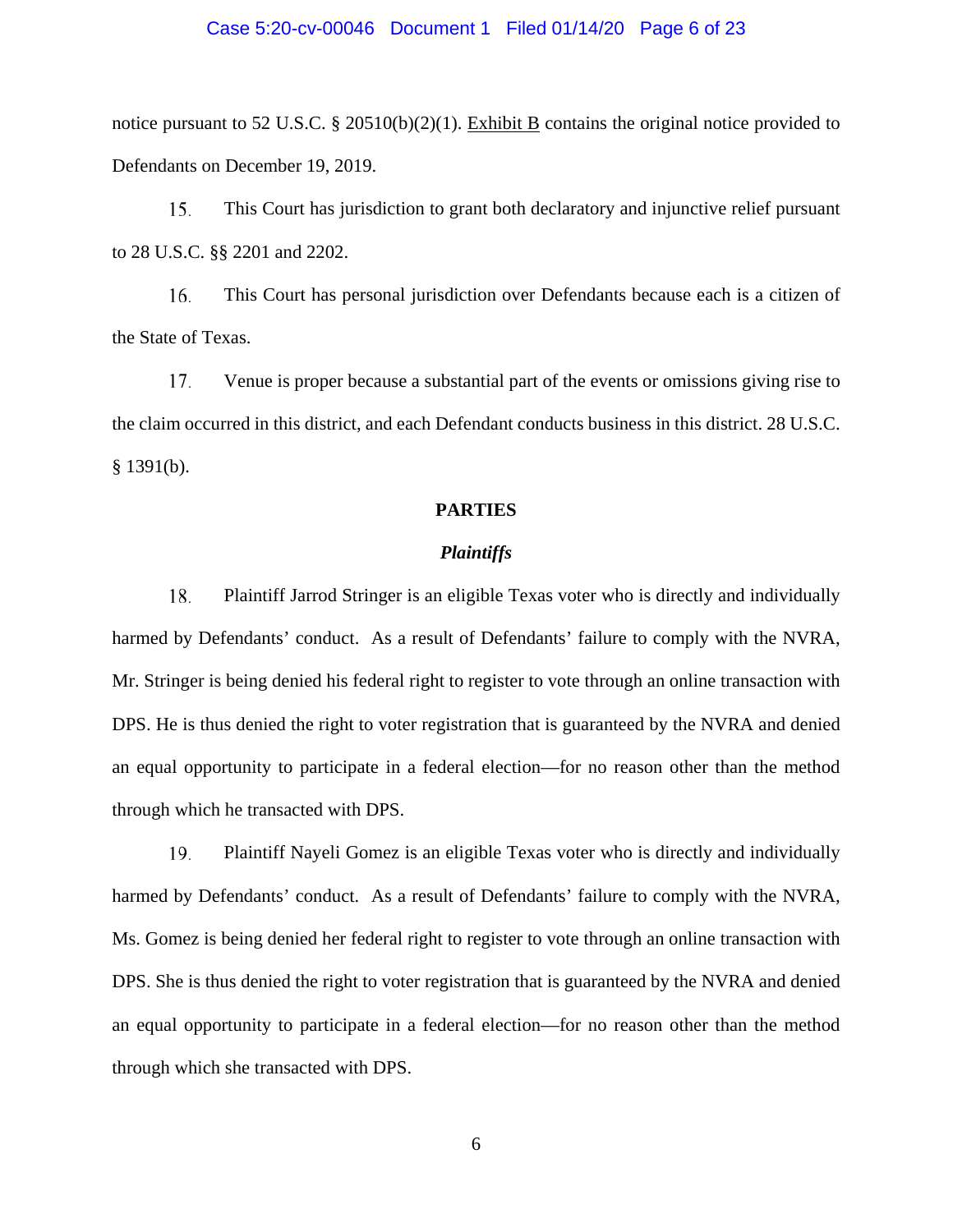### Case 5:20-cv-00046 Document 1 Filed 01/14/20 Page 7 of 23

20. Plaintiff John Harms is an eligible Texas voter who is directly and individually harmed by Defendants' conduct. As a result of Defendants' failure to comply with the NVRA, Mr. Harms is being denied his federal right to register to vote through an online transaction with DPS. He is thus denied the right to voter registration that is guaranteed by the NVRA and denied an equal opportunity to participate in a federal election—for no reason other than the method through which he transacted with DPS.

21. Plaintiff MOVE Texas Civic Fund ("MOVE Texas") is a non-profit organization, tax exempt under section  $501(c)(3)$  of the Internal Review Code, with its principal place of business in San Antonio, Texas. MOVE Texas is a grassroots nonpartisan, nonprofit organization building power in underrepresented youth communities through civic education, leadership development, and issue advocacy. MOVE Texas conducts voter registration in multiple counties in Texas, including on college campuses, where MOVE Texas employees and volunteers offer college students and other would-be voters the opportunity to register to vote. During and in the lead up to federal, state and local elections MOVE Texas also conducts get-out-the-vote efforts.

22. Plaintiff the League of Women Voters of Texas ("LWVTX") is a non-profit organization, tax exempt under section  $501(c)(3)$  of the Internal Revenue Code, with its principal place of business in Austin, Texas. LWVTX's mission includes empowering voters, defending democracy, and envisioning a democracy where every person has the desire, the right, the knowledge, and the confidence to participate. LWVTX registers eligible individuals to vote across Texas. LWVTX has members and chapters across the state. During and in the lead up to federal, state and local elections LWVTX also conducts voter education and get-out-the-vote efforts.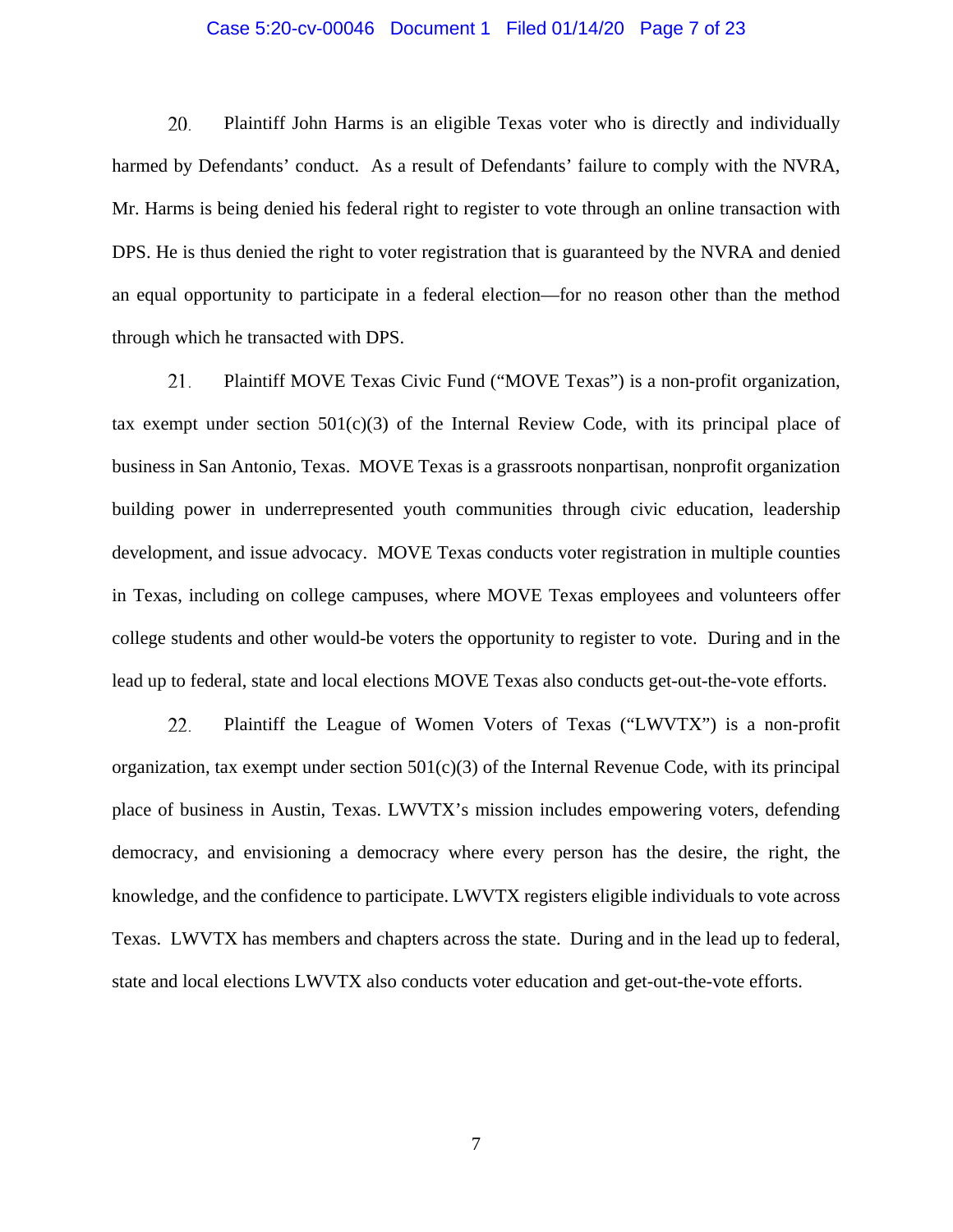### *Defendants*

23. Defendants are state officials charged with ensuring Texas's compliance with 52 U.S.C. § 20504.

24. Defendant Ruth Hughs is the Texas Secretary of State and is sued in her official capacity. As Secretary of State, Hughs serves as Texas's Chief Election Officer. Tex. Elec. Code § 31.001(a). Each state's chief election official is responsible for coordinating that state's compliance with the NVRA. 52 U.S.C. § 20509.

Defendant Steven C. McCraw is the Director of DPS and is sued in his official 25. capacity. DPS is Texas's motor vehicle bureau. DPS operates offices around the state, issues driver's licenses and other state identification cards, and is responsible under state and federal law for providing voter registration services and transmitting voter registration information to the Texas Secretary of State. *See* 52 U.S.C. §§ 20503-20504; Tex. Elec. Code §§ 20.063, 20.066.

### **APPLICABLE LAW**

#### *The First and Fourteenth Amendments to the United States Constitution*

26. The First and Fourteenth Amendments of the U.S. Constitution are implicated anytime a state law, policy, or practice burdens the fundamental right to vote. *See, e.g.*, *Burdick v. Takushi*, 504 U.S. 428, 433 (1992) (quoting *Anderson v. Celebrezze*, 460 U.S. 780, 789 (1983)) ("A court considering a state election law challenge 'must weigh the character and magnitude of the asserted injury to the First and Fourteenth Amendment rights that the plaintiff seeks to vindicate against the precise interests put forward by the State as justification for the burden imposed by its rule.'").

27. There is no "litmus test for measuring the severity of a burden that a state law imposes on . . . an individual voter, or a discrete class of voters. However slight that burden may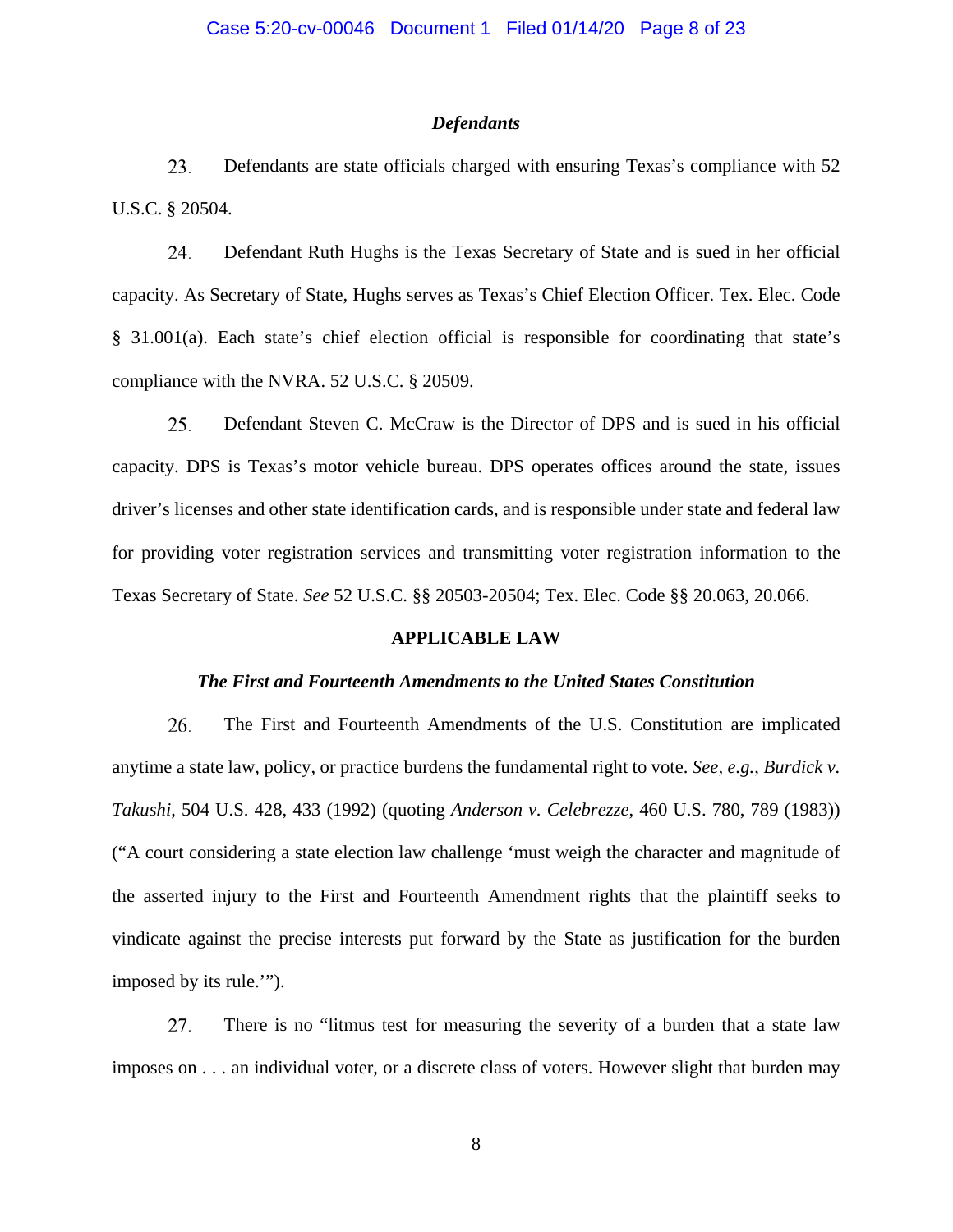### Case 5:20-cv-00046 Document 1 Filed 01/14/20 Page 9 of 23

appear, . . . it must be justified by relevant and legitimate state interests 'sufficiently weighty to justify the limitation.'" *Crawford v. Marion County Election Board*, 553 U.S. 181, 191 (2008) (Stevens, J., announcing judgment of Court); *accord Obama for America v. Husted*, 697 F.3d 423, 429 (6th Cir. 2012) ("When a plaintiff alleges that a state has burdened voting rights through the disparate treatment of voters, we review the claim using the flexible standard outlined in *Anderson v. Celebrezze* . . . courts must weigh the burden on voters against the state's asserted justifications and make the hard judgment that our adversary system demands." (internal quotation marks and citations omitted)).

28. Further, as referenced by Judge Garcia in *Stringer I*, "[w]hile the State can impose reasonable restrictions, those restrictions must be justified by specific interests that outweigh the burden on voters. The undisputed facts show that Defendants permit simultaneous voter applications for motor voters that renew or change their driver's license in person or by mail, but refuse simultaneous voter applications for motor voters that renew or change their driver's license online." *Stringer I*, 320 F. Supp. 3d at 899 (W.D. Tex. 2018).

#### *National Voter Registration Act of 1993*

29. A principal purpose of the NVRA is to "increase the number of eligible citizens who register to vote." 52 U.S.C. § 20501(b)(1); *Ferrand v. Schedler*, No. 11-926, 2012 WL 1570094 at \*10 (E.D. La. May 3, 2012) (citing H.R. Rep. No. 103–66, at 19 (1993) (Conf. Rep.), *reprinted in* 1993 U.S.C.C.A.N. 140, 144); *Ass'n of Cmty. Organizations for Reform Now v. Fowler*, 178 F.3d 350, 354 (5th Cir. 1999). A Senate Report on the law "makes clear that, in implementing the NVRA, the '[g]overnment should do all it can to make registration widely and easily available.'" *Ferrand v. Schedler*, No. 11-926, 2012 WL 1570094 at \*11 (E.D. La. May 3, 2012) (citing S. Rep. No. 103–6, at 14 (1993)).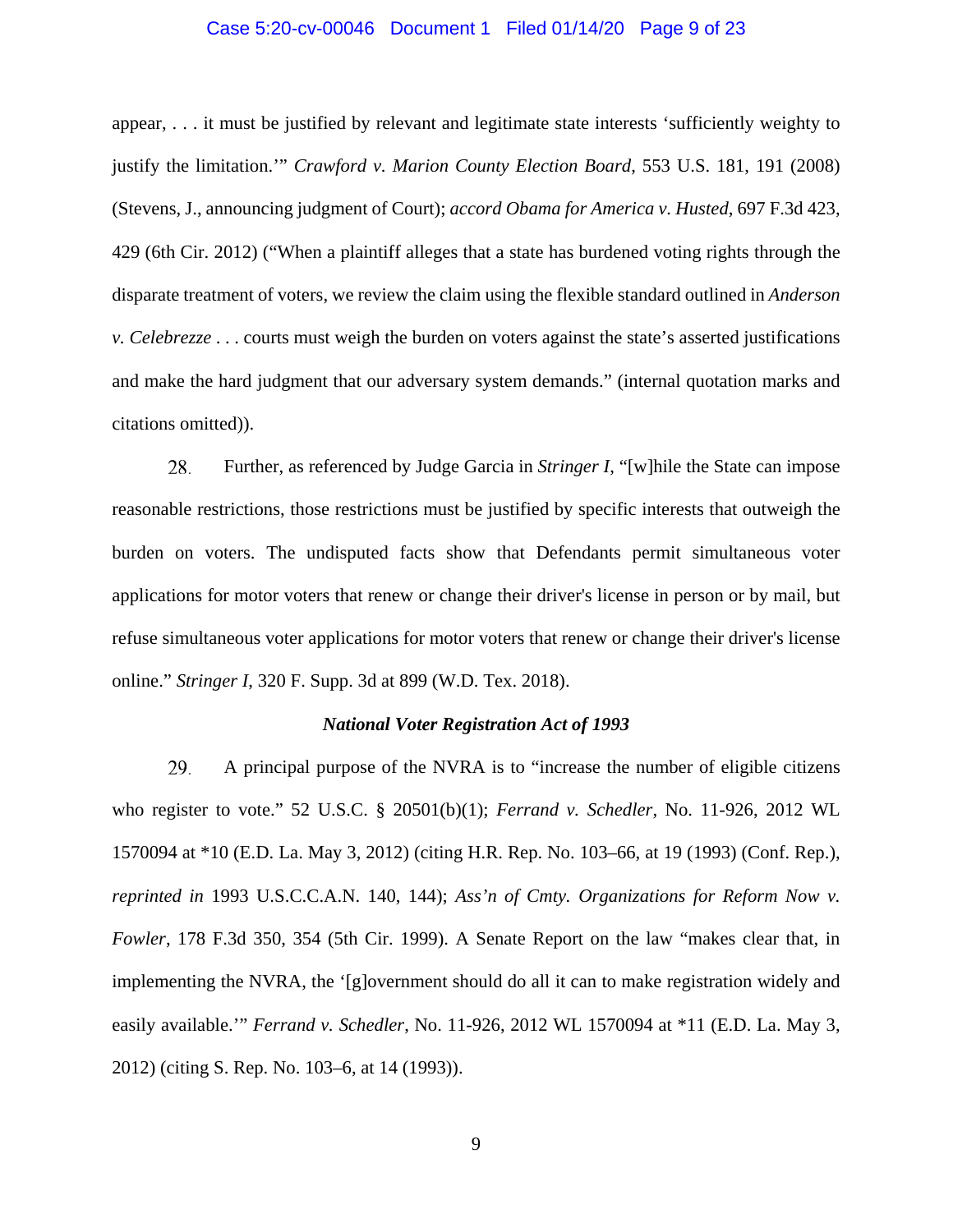## Case 5:20-cv-00046 Document 1 Filed 01/14/20 Page 10 of 23

30. The NVRA's "Motor Voter" provisions were meant to streamline the federal voter registration process and increase voter registration accessibility:

> [I]ncorporating voter registration into the drivers licensing process provides a secure and convenient method for registering voters; an effective means of reaching groups of individuals generally considered hard-to-reach for voting purposes . . .; and a procedure for keeping rolls current through contact with licensees who change addresses.

S. Rep. 103-6, at 5 (1993).

31. Indeed, under the Motor Voter provisions, each time an eligible Texas applicant obtains, renews, or updates his or her driver's license with DPS, the State must provide simultaneous voter registration application or update that applicant's voter registration records, unless the person fails to sign the registration form or attests that the change-of-address information is not for voter registration purposes. 52 U.S.C. §§ 20503, 20504, 20507.

32. In relevant part, 52 U.S.C § 20504 provides that:

> Each State motor vehicle driver's license application (including any renewal application) submitted to the appropriate State motor vehicle authority under State law shall serve as an application for voter registration with respect to elections for Federal office unless the applicant fails to sign the voter registration application . . . any change of address form submitted in accordance with State law for purposes of a State motor vehicle driver's license shall serve as notification of change of address for voter registration with respect to elections for Federal office for the registrant involved unless the registrant states on the form that the change of address is not for voter registration purposes.

33. The State may not "require any information that duplicates information required in the driver's license portion of the form," other than extra information expressly enumerated by statute. *Id.* at § 20504(c)(2)(A). Instead, the NVRA demands that eligible applicants shall be registered to vote "simultaneously" with the submission of any driver's license application, renewal or change-of-address form. *See id*. at § 20503(a)(1)(1).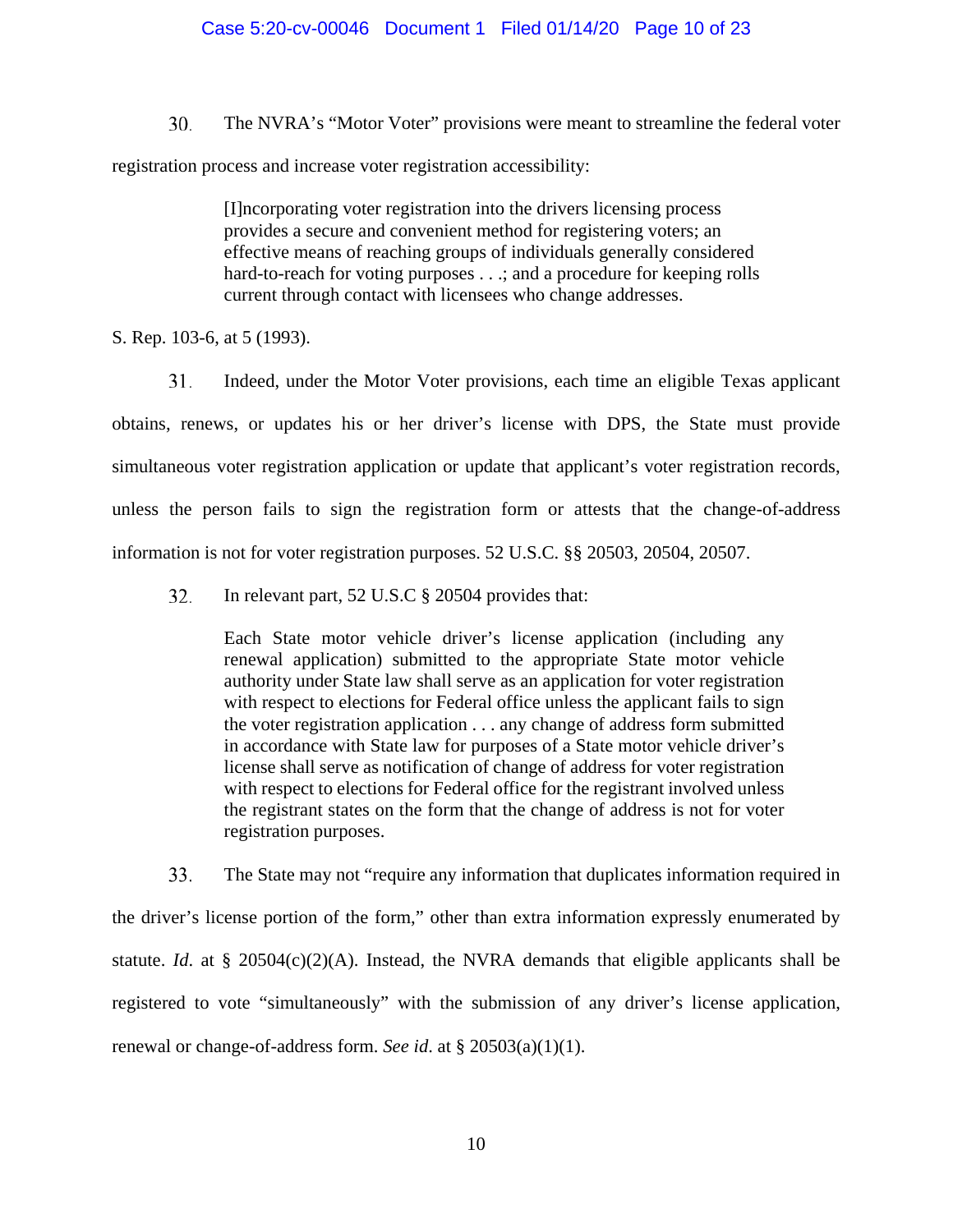## Case 5:20-cv-00046 Document 1 Filed 01/14/20 Page 11 of 23

34. DPS must promptly transmit completed voter registration applications and changeof-address information to election officials. Generally, transmission must occur no later than 10 days after receipt. *See id*. at § 20504(e).

### *Texas Election Code*

35. Shortly after the NVRA was enacted in 1993, the State of Texas updated the Texas Election Code to reinforce the NVRA's Motor Voter mandates. *See generally* Tex. Elec. Code §§ 20.061-66.

For instance, state law specifies that DPS must use "a form and procedure that 36. combines the department's application form for a license or card with an officially prescribed voter registration application form." *Id*. at § 20.062(a).

37. DPS must also provide a "change of address form and procedure that combines department and voter registration functions," so that when a voter submits a change of address, that "serves as a change of address for voter registration" as well, unless the individual indicates otherwise. *Id*. at § 20.063(c); *id*. at § 20.062(a).

38. In addition, if a "correct driver's license number or personal identification card number" or if "correct residence address or mailing address" information is missing from a registration application, DPS employees have a duty to correct the applicant's application by "enter[ing] the information on the application." *Id*. at § 20.063(d).

39. Finally, voter registration applications and change-of-address forms must be promptly delivered to election officials. Specifically, "[n]ot later than the fifth day after the date a person completes a voter registration application and provides an electronic signature to the department, [DPS] shall electronically transfer the applicant's voter registration data, including the applicant's signature, to the [Texas Secretary of State]." *Id*. at § 20.066; *see also id*. at § 20.065.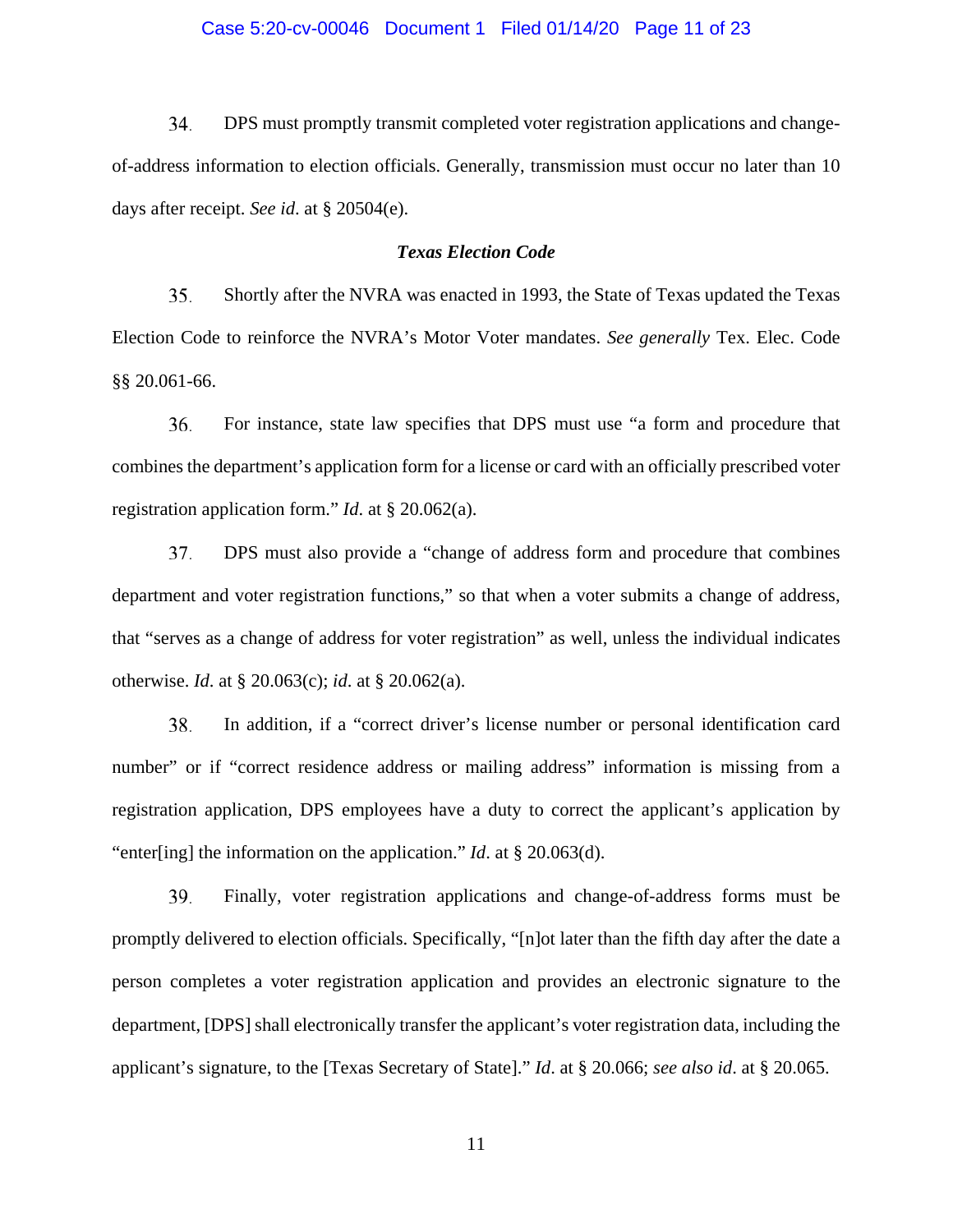## **FACTUAL ALLEGATIONS**

40. Exhibit B contains the original notice provided to Defendants on December 19, 2019. The factual allegations set forth in those letters are incorporated by reference in this Complaint.

## *DPS Does Not Provide Simultaneous Voter Registration with Online Transactions*

41. DPS encourages Texans to use its online services to renew and change the address on their driver's licenses. *Stringer I*, 320 F. Supp. 3d at 900 (W.D. Tex. 2018).

42. DPS's Driver License Renewal and Change of Address website page provides a single, combined online interface for qualified holders of a Texas driver's license to renew their driver's licenses, update the address listed on their driver's licenses, or both. *Stringer I*, 320 F. Supp. 3d at n.10 (W.D. Tex. 2018).

43. The online process involves eight "Steps to Complete," including the following steps: Welcome, Login, Select Services, Enter Address, Select Options, Review Order, Submit Payment, and Receipt. *See* Exhibit C, which contain screen shots from the online DPS system.

44. Applicants are never given the opportunity to tell the State whether they want to register to vote. *See* Exhibit C at 5. Rather, when they reach Step 5 of this online process, the website prompts the applicants to answer whether they want to download a separate voter registration application. *Id*. If an eligible applicant checks "yes" to this question, Defendants merely provide a link to a website maintained by SOS, a wholly different and distinct website from DPS's online driver's license application. *See* Exhibit C at 10. The SOS website prompts the applicant to fill out an entirely new form with duplicative information, print, sign, and mail the form to the proper voter registration authority. *See* Exhibit C at 11-17; *see also Stringer I*, 320 F.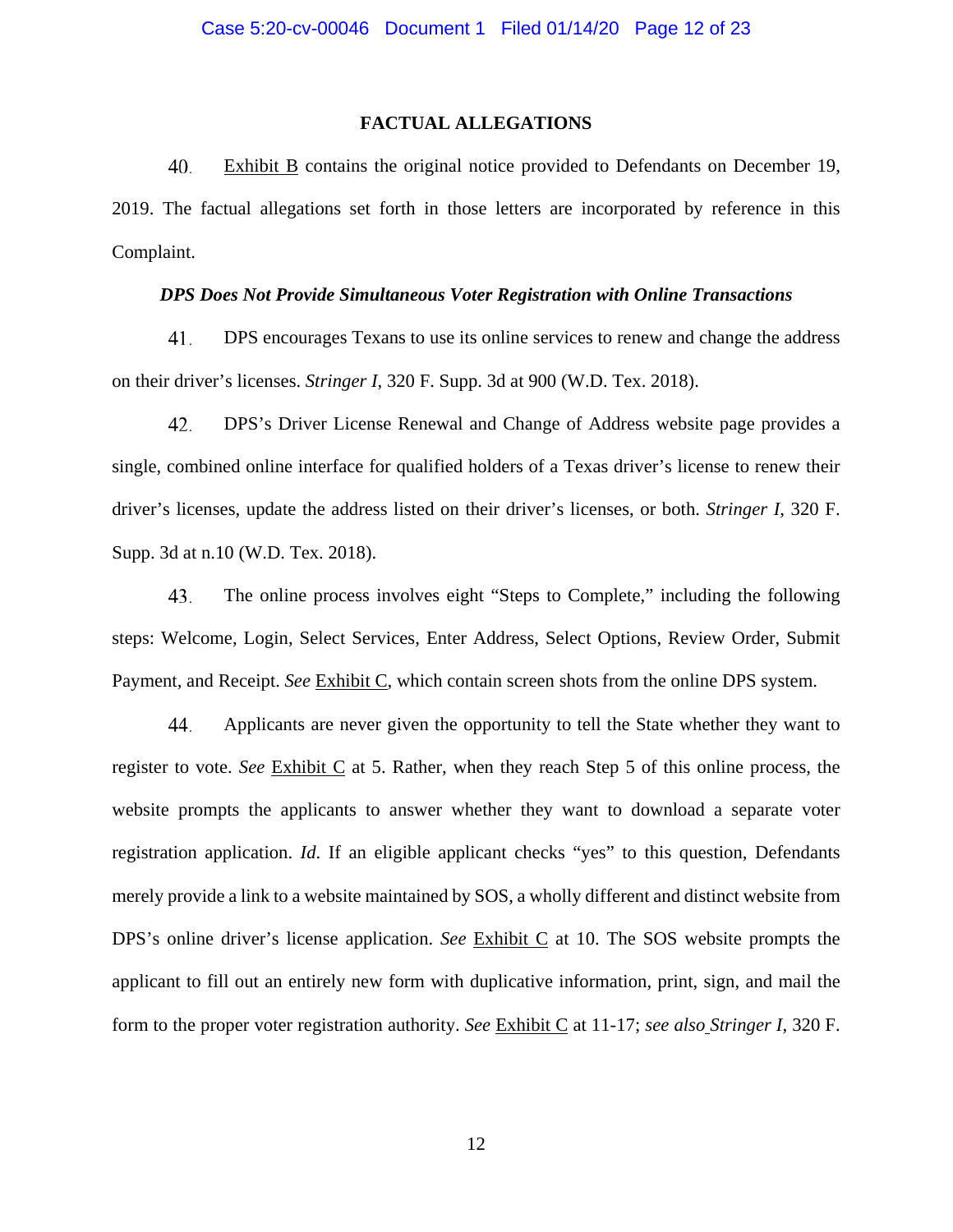### Case 5:20-cv-00046 Document 1 Filed 01/14/20 Page 13 of 23

Supp. 3d at 876-77 (W.D. Tex. 2018). This process is anything but a simultaneous voter registration application process.

45. Additionally, this process stands in stark contrast to DPS's procedures for registering eligible Texas residents who renew a driver's license and/or update address information through non-online processes. "DPS's in-person driver's license applications…in-person renewal/replacement/change of address forms . . ., and mail-in change of address forms . . . currently serve as simultaneous voter registration applications as required under the NVRA." *Stringer I*, 320 F. Supp. 3d at 871 (W.D. Tex. 2018) (internal citations omitted).

46. Between April 2013 and February 26, 2016, Step 5 of the online renewal and change of address interface prompted the applicant to select "yes" or "no" beneath the statement "I want to register to vote. Selecting 'yes' **does not** register you to vote. A link to the [SOS] voter website (where a voter application may be downloaded or requested) will be available on your receipt page." (emphasis original) *Stringer I*, 320 F. Supp. 3d at 869 (W.D. Tex. 2018).

47. Between September 2013 and May 26, 2015, the State recorded complaints from more than 1,800 voters who completed an online transaction with DPS and mistakenly believed that their registration records were updated too. Exhibit D, Response to Public Information Act Request from Lindsey E. Wolf to Mimi Marziani (March 02, 2015) (providing record of complaints made to the State about confusion over dual driver's license/voter registration transactions).

48. Even after 2016, when the state changed the language regarding voter registration on the online driver's license application, many individuals were and are confused by the online driver's license portal system and mistakenly believed or believe they registered to vote when completing their DPS transaction.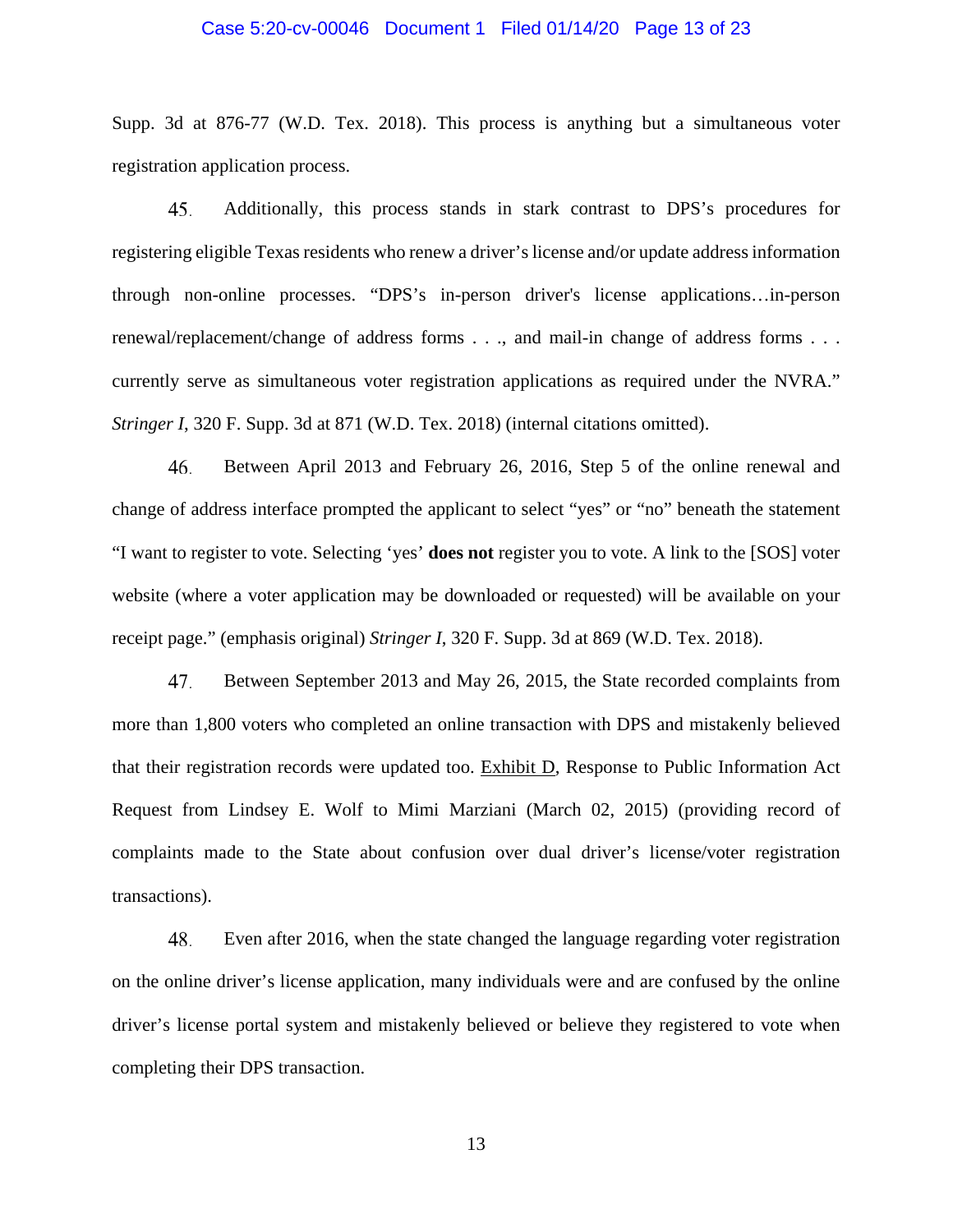### *Defendants' Conduct Injures Each Individual Plaintiff*

49. The State's violations of the NVRA have harmed Plaintiff Jarrod Stringer multiple times. Mr. Stringer initially filed a lawsuit against the State in 2016. After moving from Arlington to San Antonio, Mr. Stringer updated the address on his driver's license online using the DPS website on August 1, 2014. The State failed to simultaneously update his voter registration, as required by the NVRA, during Mr. Stringer's transaction. Due to the confusing setup of the online driver's license portal, Mr. Stringer, as do countless Texans, mistakenly believed that he had updated his voter registration. As a result of Defendants' failure to simultaneously register him to vote, Mr. Stringer was unable to cast a full ballot in the 2014 General Election.

50. Mr. Stringer is now, again, being harmed by Defendants' violations. On or around November 23, 2019, the State again refused to simultaneously update his voter registration when, after moving from San Antonio to Houston, the address on his driver's license was updated online using the DPS website. Mr. Stringer remains unregistered to vote in Harris County, his current county of residence. Further, Mr. Stringer plans to move residences again in 2020. Specifically, Mr. Stringer and his wife plan to move out of their rental apartment into a new residence by August 25, 2020 at the latest. When he moves to his new address, Mr. Stringer intends to use the online DPS system to update his driver's license address.

51. Nayeli Gomez is aggrieved by the State's violations of the NVRA because her voter registration was not simultaneously updated when she updated her driver's license. On December 09, 2019, Ms. Gomez updated her driver's license address online after moving to a new address within Bexar County. Because it was impossible for her to simultaneously update her voter registration during this transaction, she did not do so. Ms. Gomez remains registered to vote at the incorrect address and wishes for her online driver's license application to serve as a simultaneous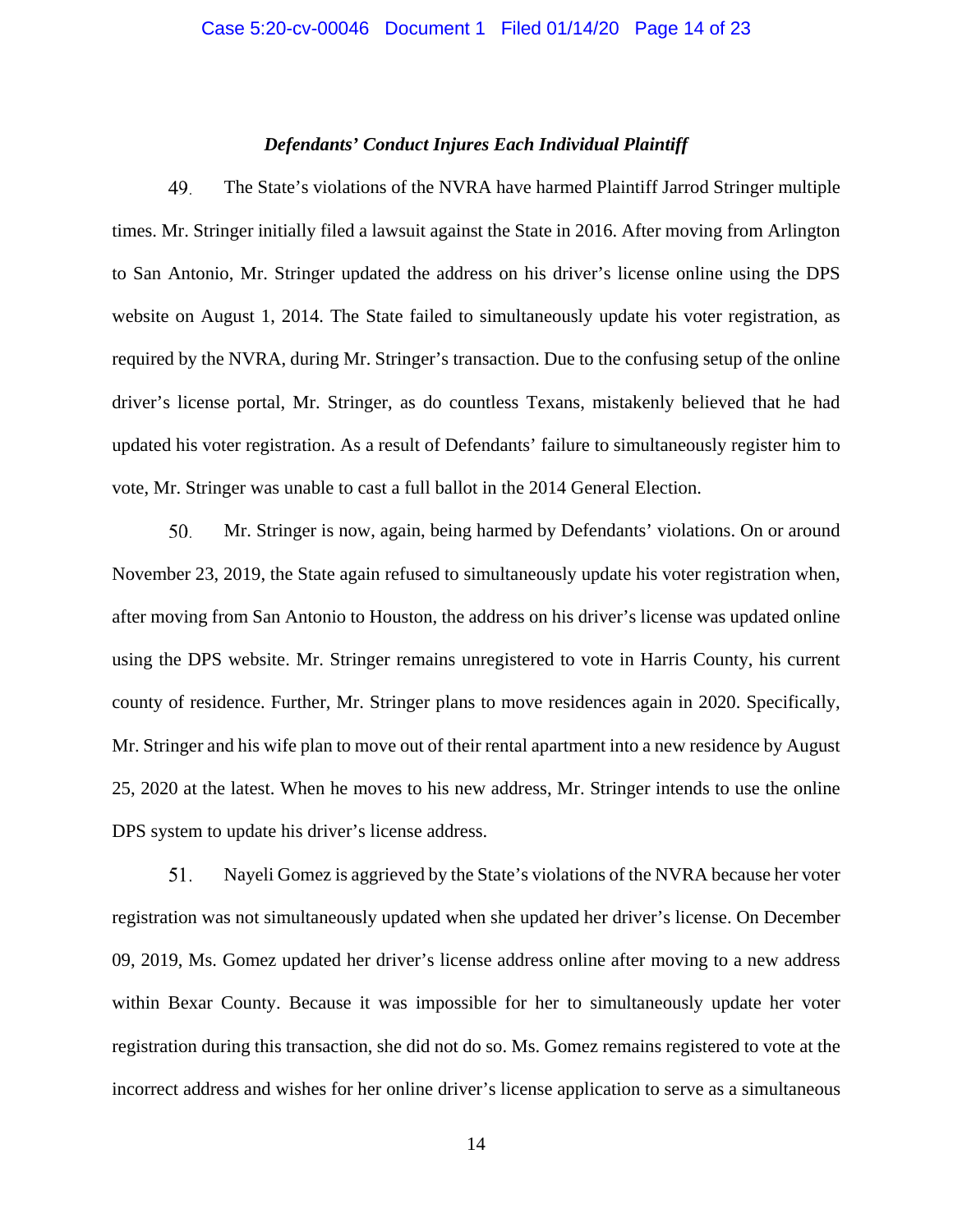### Case 5:20-cv-00046 Document 1 Filed 01/14/20 Page 15 of 23

voter registration application. Next time she changes addresses or needs to renew her driver's license and is eligible, Ms. Gomez intends to do so through the DPS online system.

52. John Harms is aggrieved by the State's violations of the NVRA because he was not offered the opportunity to simultaneously update his voter registration to his new county of residence when he updated his driver's license through DPS's website on or around October 08, 2019. Mr. Harms updated his driver's license because he moved from Bastrop County to Travis County. Because it was impossible for him to simultaneously update his voter registration during this transaction, he did not do so. Mr. Harms remains unregistered to vote in Travis County, his current county of residence, and wishes for his online driver's license application to serve as a simultaneous voter registration application. Next time he changes addresses or needs to renew her driver's license and is eligible, Mr. Harms intends to do so through the DPS online system.

53. The conduct that harmed Individual Plaintiffs is ongoing. All are being denied, on a continual basis, their NVRA-protected right to simultaneous voter registration with an online driver's license transition. Moreover, with just weeks remaining until the voter registration deadline for the March primary elections, none are currently registered to vote at their current address. Defendants have repeatedly maintained that they are unwilling to change the policies and practices that caused the injuries described herein. *Stringer I*, 320 F. Supp. 3d at 884 (W.D. Tex. 2018); *see also* Exhibit E, Press Release from Texas Attorney General Ken Paxton (Nov. 14, 2019). Since Defendants refuse to correct the violations at issue in this lawsuit for future transactions, Individual Plaintiffs also face the additional harm of being denied their NVRAprotected right to simultaneous voter registration again when each Individual Plaintiff changes the address on or renews their driver's license online in the future.

#### *Defendants' Conduct Injures Each Organizational Plaintiff*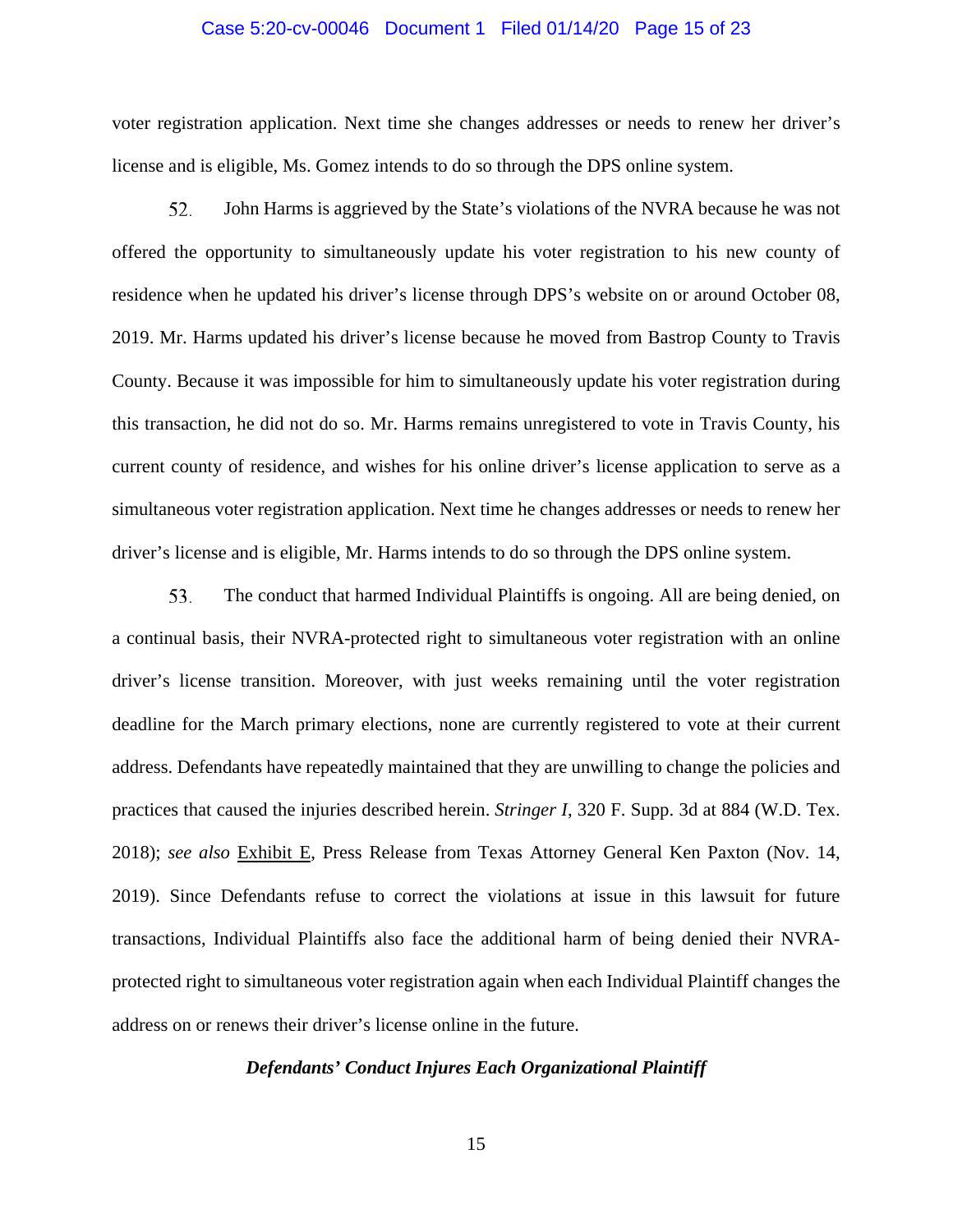### Case 5:20-cv-00046 Document 1 Filed 01/14/20 Page 16 of 23

54. Each Organizational Plaintiff is harmed by the State's failure to comply with the NVRA and the Constitution in at least three distinct ways:

Organizational Plaintiffs must expend additional resources to register people to 55. vote who would have otherwise been able to register to vote or to update their voter registrations through the DPS's online driver's license system,

56. Organizational Plaintiffs must expend additional resources to educate DPS customers who update the address on and/or renew their driver's license through the DPS website and mistakenly believe their online DPS transaction simultaneously registered them to vote that they are not in fact registered to vote.

57. Organizational Plaintiffs' get-out-the-vote efforts are thwarted when a voter whom they convinced to show up to the polls is denied the chance to cast a ballot that counts because they were not registered to vote after an online driver's license transaction due to the State's failure to comply with the NVRA.

58. MOVE Texas is a grassroots nonpartisan, nonprofit organization building power in underrepresented youth communities through civic education, leadership development, and issue advocacy. MOVE Texas conducts voter registration in multiple counties in Texas, including on college campuses, where MOVE Texas employees and volunteers offer college students and other would-be voters the opportunity to register to vote. During and in the lead up to federal, state and local elections, MOVE Texas also conducts get-out-the-vote efforts.

59. MOVE Texas is forced to divert resources to register people to vote who should have been registered or had their voter registration address updated through DPS's online driver's license system. MOVE Texas must divert resources to educate voters who use the online DPS system and mistakenly believe they are registered to vote by informing those voters that the DPS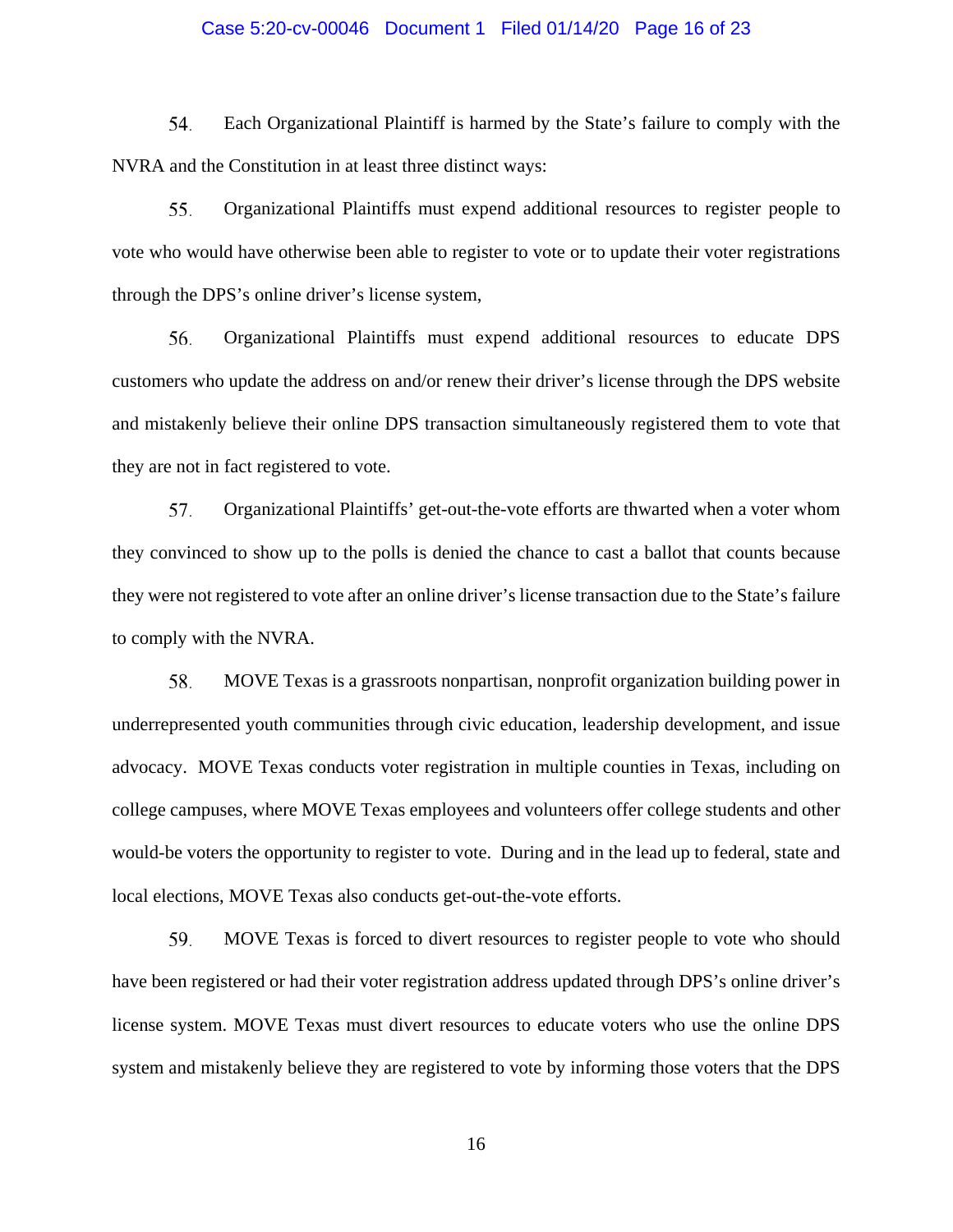### Case 5:20-cv-00046 Document 1 Filed 01/14/20 Page 17 of 23

transaction does not register them to vote. MOVE Texas provides training which includes cautioning voters about the fact that online voter registration does not exist in Texas and the DPS online driver's license system does not register customers to vote. MOVE Texas's get-out-the-vote efforts are thwarted when a voter whom they convinced to show up to the polls is denied the chance to cast a ballot that counts because they were not registered to vote during their online driver's license renewal or change-of-address transactions due to the State's failure to comply with the NVRA. The State's violations, outlined in this Complaint, frustrate MOVE Texas's mission.

60. The time and resources that MOVE Texas spends registering voters who were not able to register or update their registrations during online transactions with DPS would otherwise be spent on MOVE Texas activities including registering more voters, building leadership in underrepresented youth communities, issues advocacy, and getting out the vote.

61. LWVTX's mission includes empowering voters, defending democracy and envisioning a democracy where every person has the desire, the right, the knowledge and the confidence to participate. LWVTX registers eligible individuals to vote across Texas and during and in the lead up to federal, state, and local elections, LWVTX also conducts get-out-the-vote efforts.

62. LWVTX is forced to divert resources to register people to vote who should have been registered or had their voter registration address updated through DPS's online driver's license system. LWVTX must divert resources to educate voters who use the online DPS system and mistakenly believe they are registered to vote by informing those voters that the DPS transaction does not register them to vote. LWVTX then must check those voters' registration status with the voters and register those voters anew when they are either unregistered or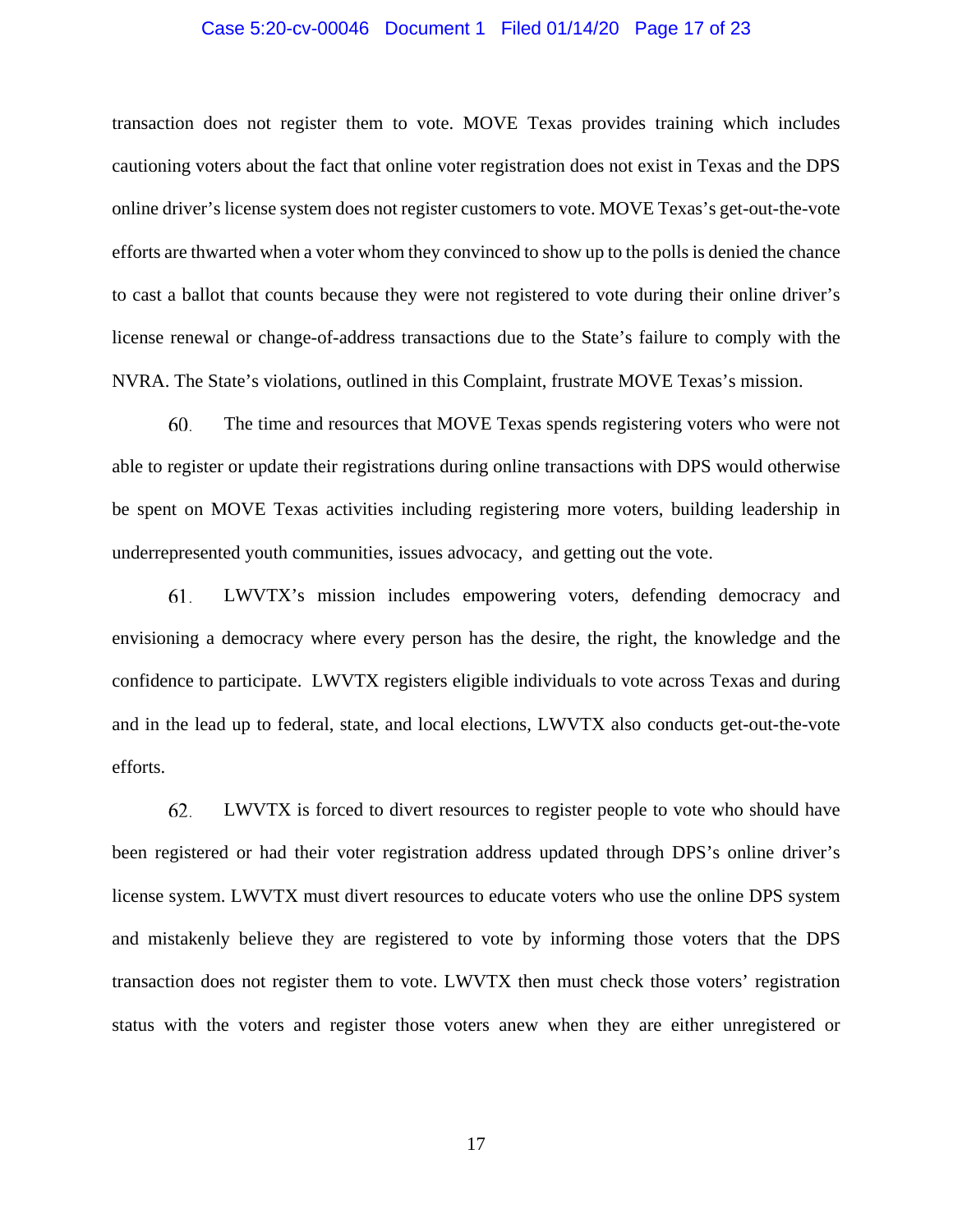#### Case 5:20-cv-00046 Document 1 Filed 01/14/20 Page 18 of 23

improperly registered. LWVTX provides public trainings that include cautioning voters about the fact that the DPS online driver's license system does not register customers to vote.

63. The time and resources that LWVTX spends registering voters who were not able to register or update their registrations during online transactions with DPS would otherwise be spent on LWVTX activities including registering other voters, educating voters on issues and candidates, and getting out the vote.

64. LWVTX's get-out-the-vote efforts are thwarted when a voter whom they convinced to show up to the polls is denied the chance to cast a ballot that counts because they were not properly registered to vote by their online driver's license renewal or change-of-address transactions due to the State's failure to comply with the NVRA. The State's violations, outlined in this Complaint, frustrate LWVTX's mission of empowering voters, defending democracy and envisioning a democracy where every person has the desire, the right, the knowledge and the confidence to participate.

65. LWVTX has members across the state and is harmed when those members seek to simultaneously register to vote or update their voter registration while renewing and/or updating the address on their driver's license during an online DPS transaction.

66. Further, LWVTX, as a membership organization, has individual members who are harmed by Defendants' violations because they transact with DPS's online driver's license system and are not provided a simultaneous voter registration application, nor a simultaneous update to their voter registration address when they change their driver's license address through the system.

#### **CLAIMS FOR RELIEF**

## *Count I*

# *Failure to Treat Driver's License Renewal Transactions as Voter Registration Applications*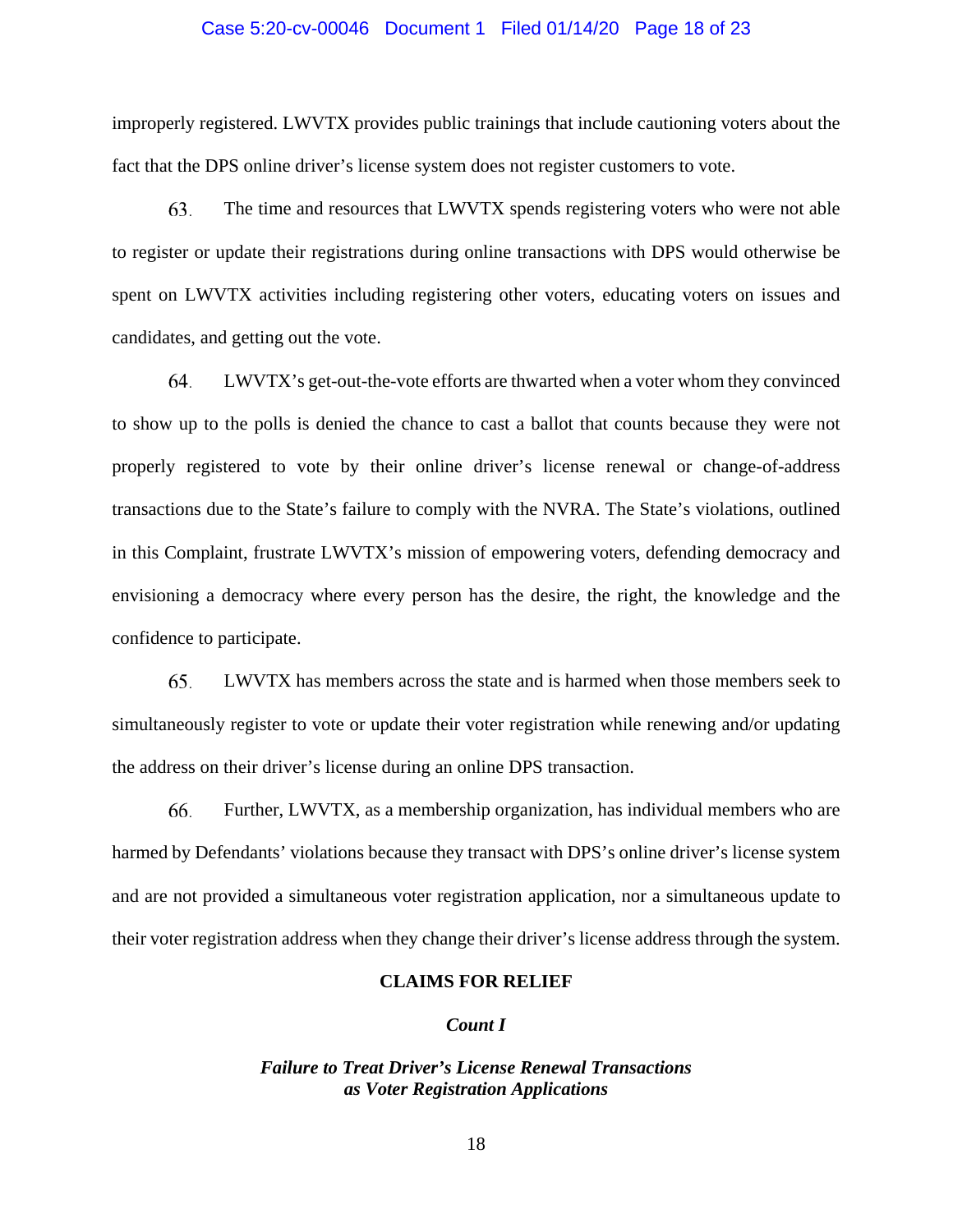## Case 5:20-cv-00046 Document 1 Filed 01/14/20 Page 19 of 23

67. Plaintiffs have a private right of action pursuant to 52 U.S.C. § 20510(b). Plaintiffs must "provide written notice of… violation[s] to the chief election official of the State involved." 52 U.S.C. § 20510(b)(1). Defendants received notice of these violations and failed to correct them within 20 days of receiving that notice. 52 U.S.C. § 20510; *see* Ex. B. Therefore, Plaintiffs may bring this suit.

68. Defendants have violated and continue to violate 52 U.S.C.§ 20503(a)(1) by failing to establish procedures "to register to vote in elections for Federal office . . . by application made simultaneously with an application for a motor vehicle driver's license pursuant to section 20504."

69. Defendants have violated and continue to violate 52 U.S.C.§ 20504(a)(1) by failing to operate a system in which online applications to renew a Texas driver's license also serve as simultaneous applications for voter registration.

70. Defendants have violated and continue to violate 52 U.S.C. § 20504(a)(2) by failing to treat online driver's license renewal applications "as updating any previous voter registration by the applicant."

71. Defendants have violated and continue to violate 52 U.S.C.§ 20504(c) by requiring eligible applicants who use the DPS website to renew a driver's license and who wish to register to vote to separately submit "information that duplicates information required in the driver's license portion of the form."

72. Defendants have violated and continue to violate 52 U.S.C. § 20504(e) by failing to transmit voter registration information submitted online to "the appropriate State election official" within the statutory period.

73. Defendants have violated and continue to violate 52 U.S.C.  $\S$  20507(a)(1)(A) by failing to "ensure that any eligible applicant is registered to vote" if the "valid voter registration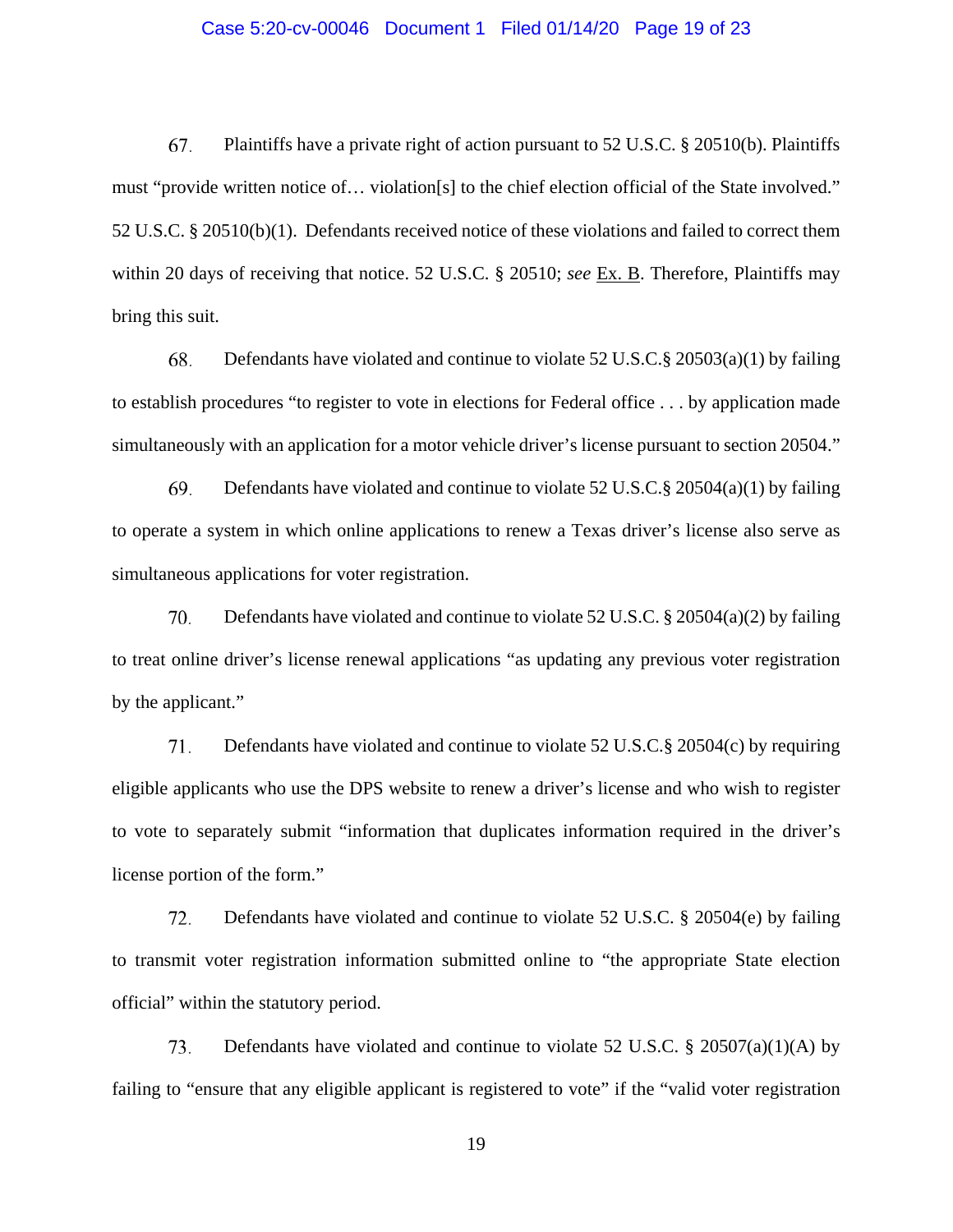#### Case 5:20-cv-00046 Document 1 Filed 01/14/20 Page 20 of 23

form of the applicant is submitted to the appropriate State motor vehicle authority not later than the lesser of 30 days, or the period provided by State law, before the date of the election."

### *Count II*

# *Failure to Treat Driver's License Change-of-Address Transactions as Updates for Voter Registration Purposes*

Plaintiffs have a private right of action pursuant to 52 U.S.C. § 20510(b). Plaintiffs 74. must "provide written notice of… violation[s] to the chief election official of the State involved." 52 U.S.C. § 20510(b)(1). Defendants received notice of these violations and failed to correct them within 20 days of receiving that notice. 52 U.S.C. § 20510; *see* Ex. B. Therefore, Plaintiffs may bring this suit.

75. Defendants have violated and continue to violate 52 U.S.C.§ 20503(a)(1) by failing to establish procedures "to register to vote in elections for Federal office . . . by application made simultaneously with an application for a motor vehicle driver's license pursuant to section 20504."

76. Defendants have violated and continue to violate 52 U.S.C.§ 20504(c) by requiring eligible applicants who use the DPS website to update a driver's license and who wish to register to vote to separately submit "information that duplicates information required in the driver's license portion of the form."

77. Defendants have violated and continue to violate 52 U.S.C.§ 20504(d) by failing to operate a system in which "[a]ny change of address form submitted in accordance with State law for purposes of a State motor vehicle driver's license" serves "as notification of change of address for voter registration."

78. Defendants have violated and continue to violate 52 U.S.C. § 20504(e) by failing to transmit voter registration information submitted online to "the appropriate State election official" within the statutory period.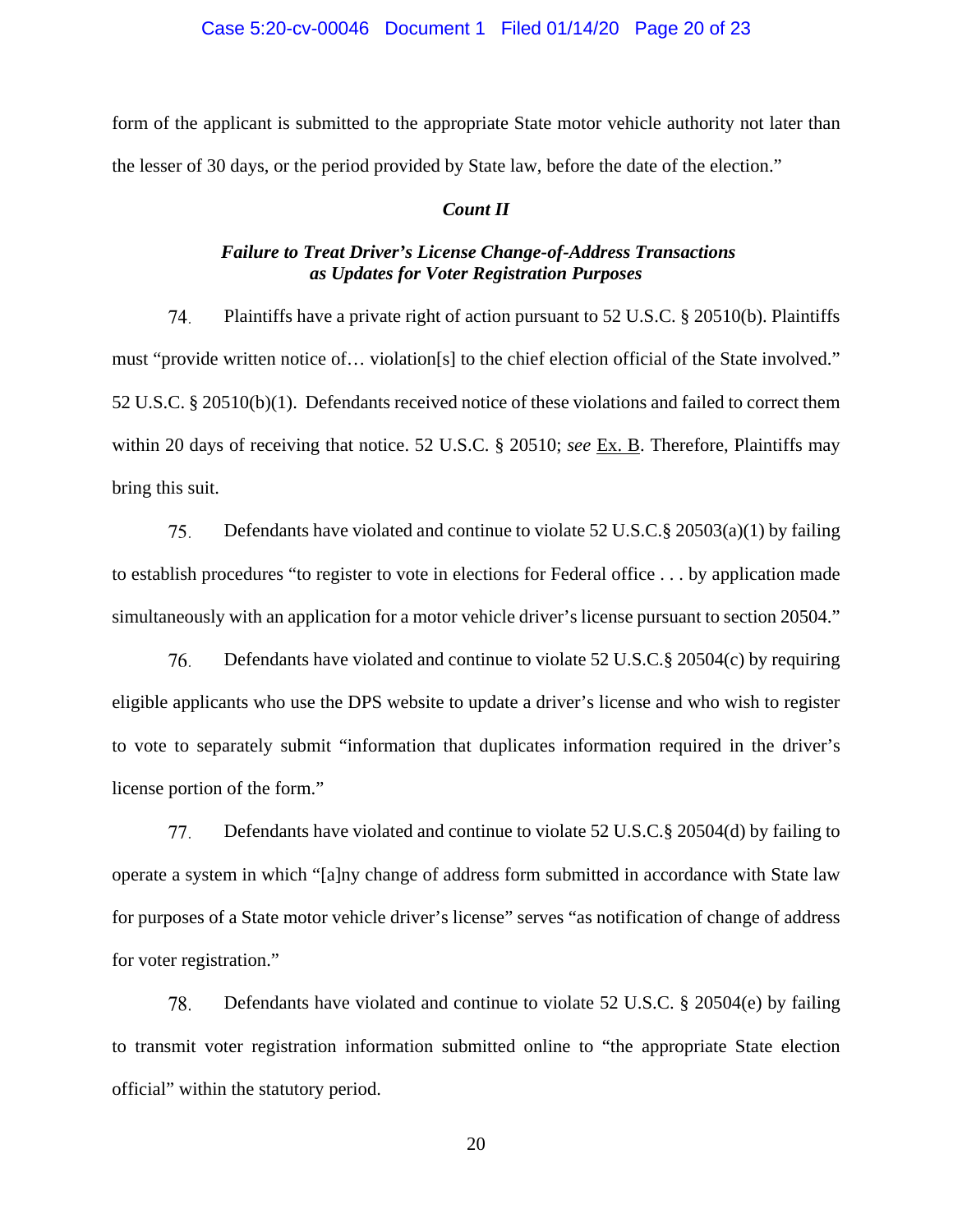79. Defendants have violated and continue to violate 52 U.S.C. § 20507(a)(1)(A) by failing to "ensure that any eligible applicant is registered to vote" if the "valid voter registration form of the applicant is submitted to the appropriate State motor vehicle authority not later than the lesser of 30 days, or the period provided by State law, before the date of the election."

### *Count III*

# *Arbitrary and Undue Burden on their Right to Vote, in Violation of the First and Fourteenth Amendments*

80. By arbitrarily subjecting Plaintiffs to disparate voter registration standards, Defendants have denied Plaintiffs an equal opportunity to participate in federal and state elections in violation of the First and Fourteenth Amendments. As a result of this disparate and arbitrary treatment, Plaintiffs have been denied the right to register to vote in accordance with the law and will continue to have voter registration rights burdened by Defendants' actions until the current process is reformed.

# **REQUEST FOR RELIEF**

Plaintiffs respectfully request that the Court to enter an Order:

- i. Declaring, pursuant to 28 U.S.C. § 2201 and 52 U.S.C. § 20510(b)(2), that Defendants have violated the NVRA by failing to provide for simultaneous voter registration with online driver's license renewal;
- ii. Declaring, pursuant to 28 U.S.C. § 2201 and 52 U.S.C. § 20510(b)(2), that Defendants have violated the NVRA by failing to provide for simultaneous voter registration with online change-of-address forms;
- iii. Declaring that Defendants have violated the First and Fourteenth Amendments to the U.S. Constitution by failing to provide for simultaneous voter registration with online change-ofaddress and renewal forms;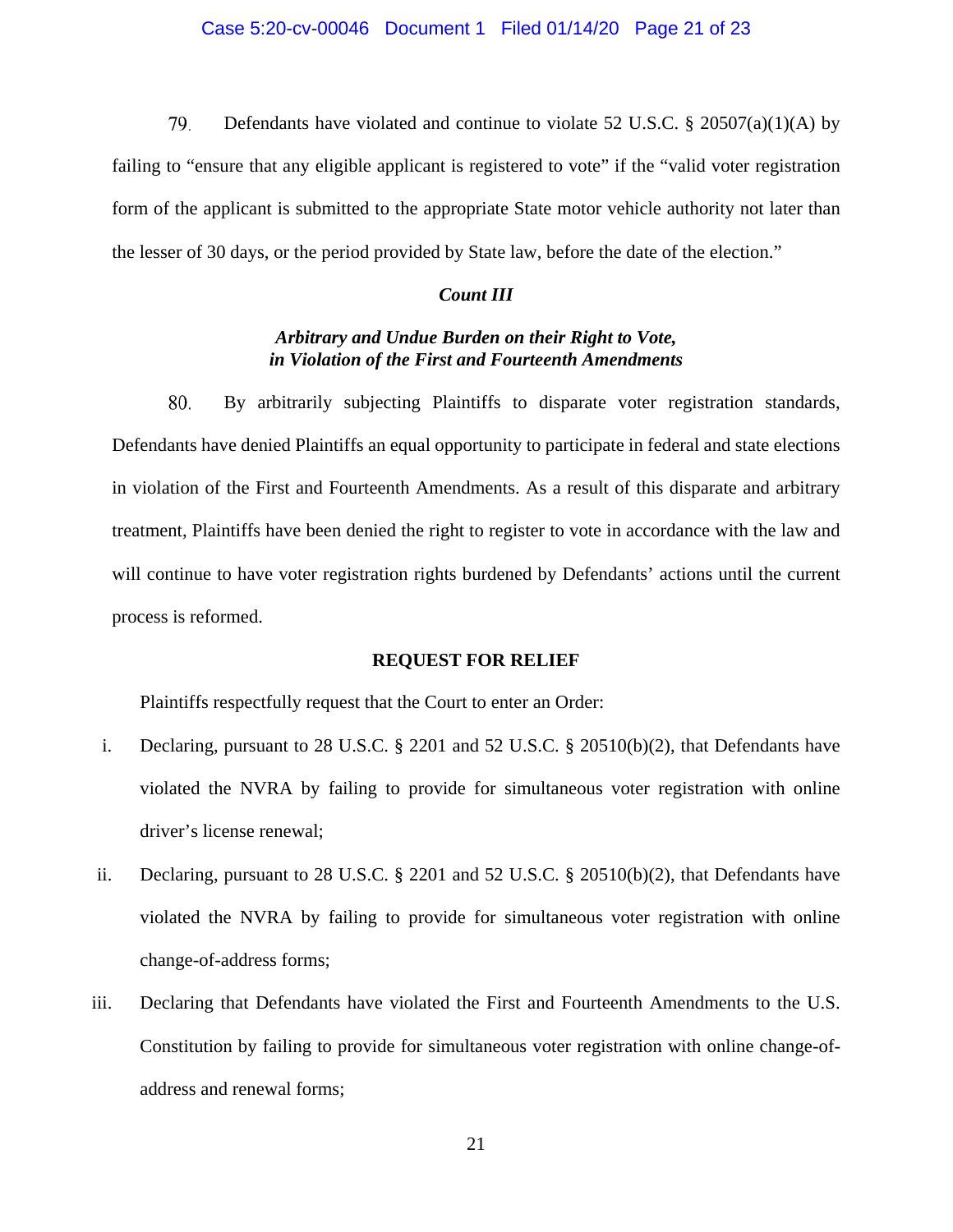## Case 5:20-cv-00046 Document 1 Filed 01/14/20 Page 22 of 23

- iv. Permanently enjoining Defendants, their agents and successors in office, and all persons working in concert with them, from implementing practices and procedures that likewise violate the NVRA as described in the preceding paragraphs;
- v. Directing Defendants, under a court-approved plan with appropriate reporting and monitoring requirements, to take all appropriate measures necessary to remedy the harm caused by their noncompliance, including, but not limited to providing for the electronic transfer of voter registration information collected through online driver's license transactions to the Secretary of State, similar to the existing system to transfer voter registration information collected through in-person transactions;
- vi. Awarding Plaintiffs their reasonable attorney fees, including litigation expenses, and costs, pursuant to 52 U.S.C. § 20510(c);
- vii. Retaining jurisdiction over this action to ensure that Defendants continue to comply with their obligations under the NVRA; and
- viii. Ordering such other equitable and further relief as the Court deems just and proper.

Dated: January 14, 2020 Respectfully submitted,

 /s/ Mimi Marziani Mimi Marziani Texas Bar No. 24091906 mimi@texascivilrightsproject.org Rebecca Harrison Stevens Texas Bar No. 24065381 wayne@texascivilrightsproject.org Hani Mirza Texas Bar No. 24083512 hani@texascivilrightsproject.org Ryan Cox Texas Bar No. 24074087 ryan@texascivilrightsproject.org Joaquin Gonzalez\*